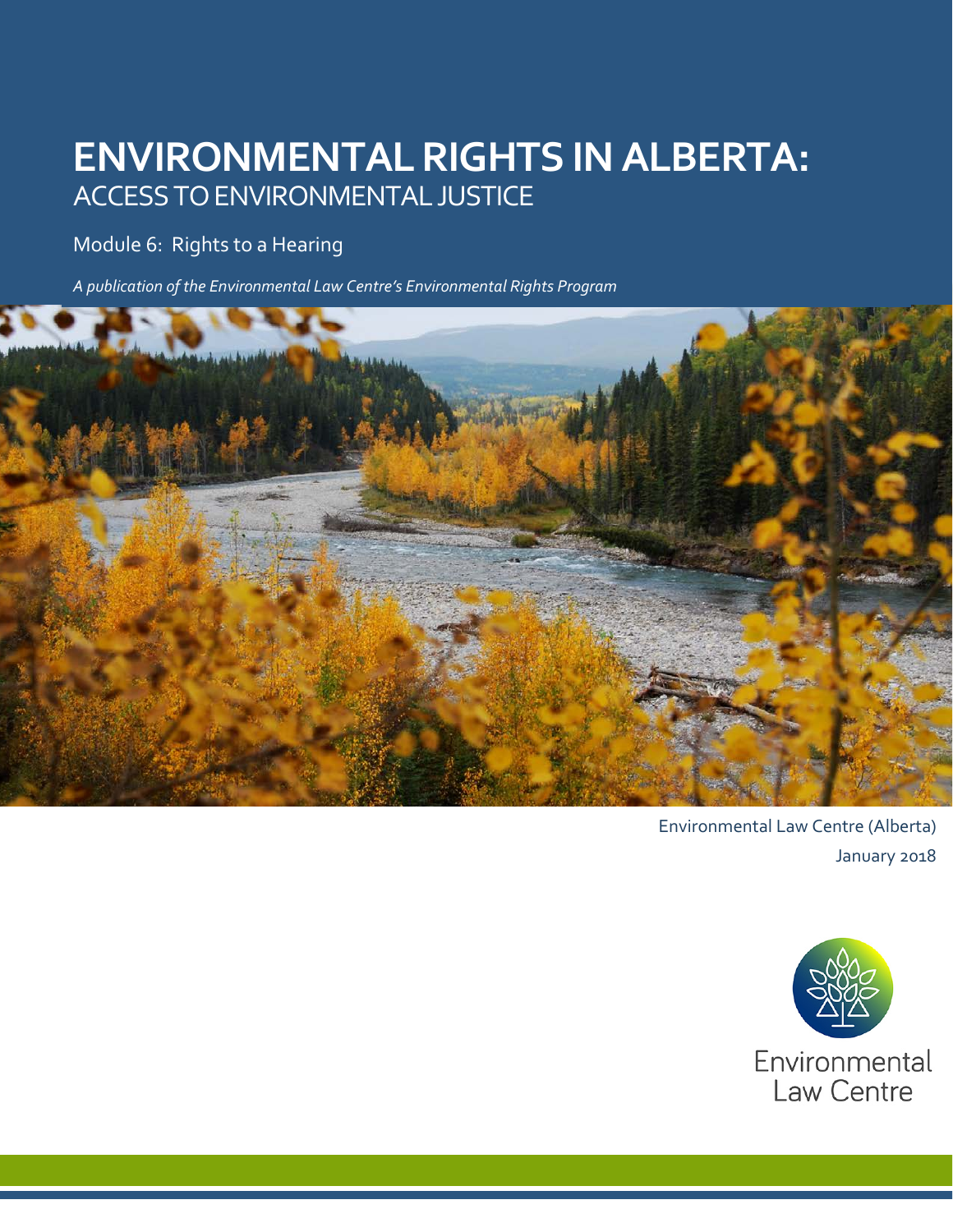FRONT COVER PHOTO: © FALLSVIEW |DREAMSTIME.COM - ELBOW RIVER VALLEY IN AUTUMN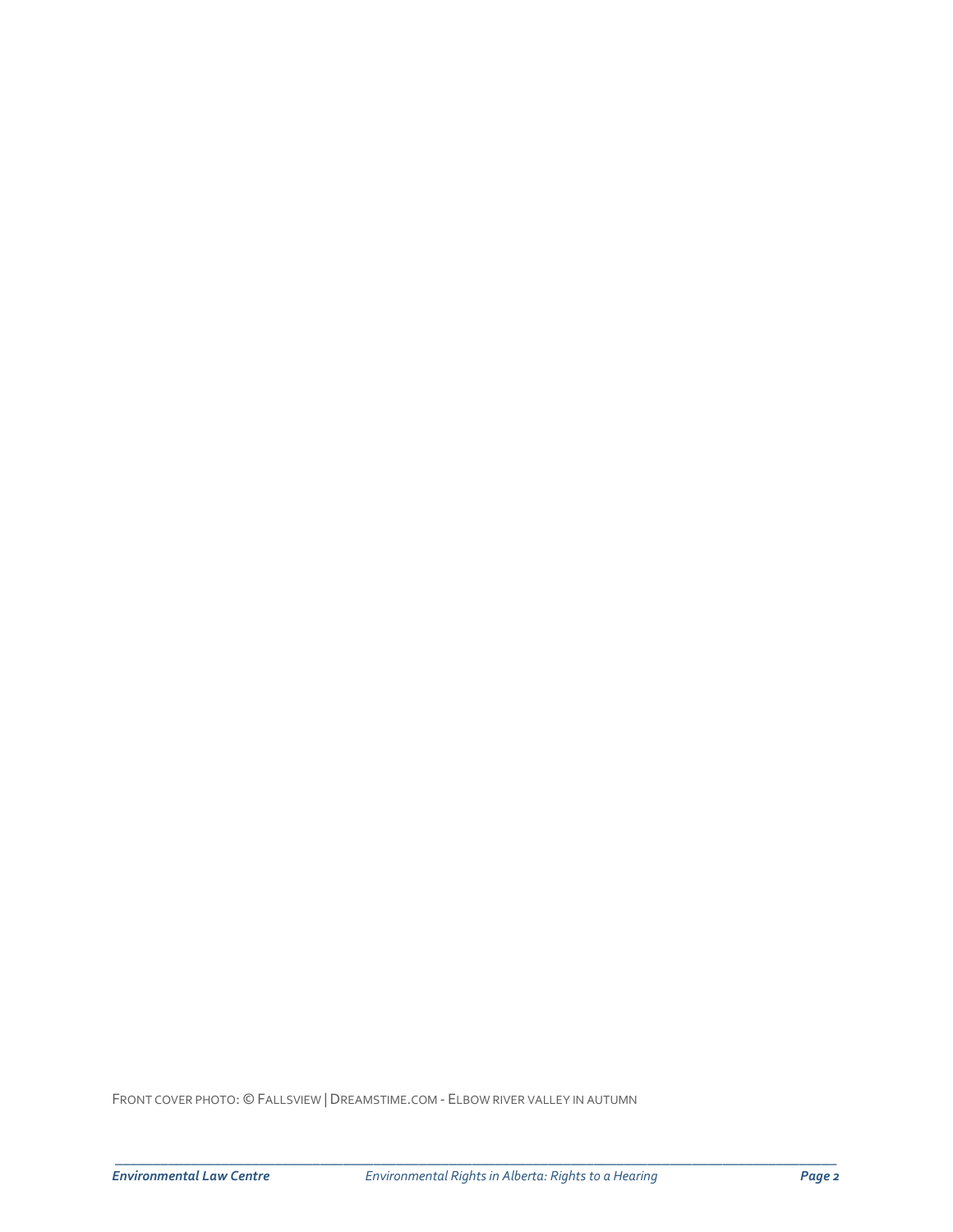## **The Environmental Law Centre (Alberta) Society**

The Environmental Law Centre (ELC) has been seeking strong and effective environmental laws since it was founded in 1982. The ELC is dedicated to providing credible, comprehensive and objective legal information regarding natural resources, energy and environmental law, policy and regulation in the Province of Alberta. The ELC's mission is to educate and champion for strong laws and rights so all Albertans can enjoy clean water, clean air and a healthy environment. Our vision is a society where laws secure an environment that sustains current and future generations.

#### **Environmental Law Centre**

410, 10115 – 100A Street Edmonton, AB T5J 2W2 **Telephone**: (780) 424-5099 **Fax**: (780) 424-5133 **Toll-free**: 1-800-661-4238

**Email**: [elc@elc.ab.ca](mailto:elc@elc.ab.ca) **Website**: [www.elc.ab.ca](http://www.elc.ab.ca/)

**Blog**:<http://elc.ab.ca/blog/> **Facebook**: <http://www.facebook.com/environmentallawcentre> **Twitter**: [https://twitter.com/ELC\\_Alberta](https://twitter.com/ELC_Alberta)

> To sign up for the ELC e-newsletter visit: <http://elc.ab.ca/newsandmedia/news/>

Charitable Registration #11890 0679 RR0001

JANUARY, 2018

© ELC, JACOB MARCHEL AND JASON UNGER, 2018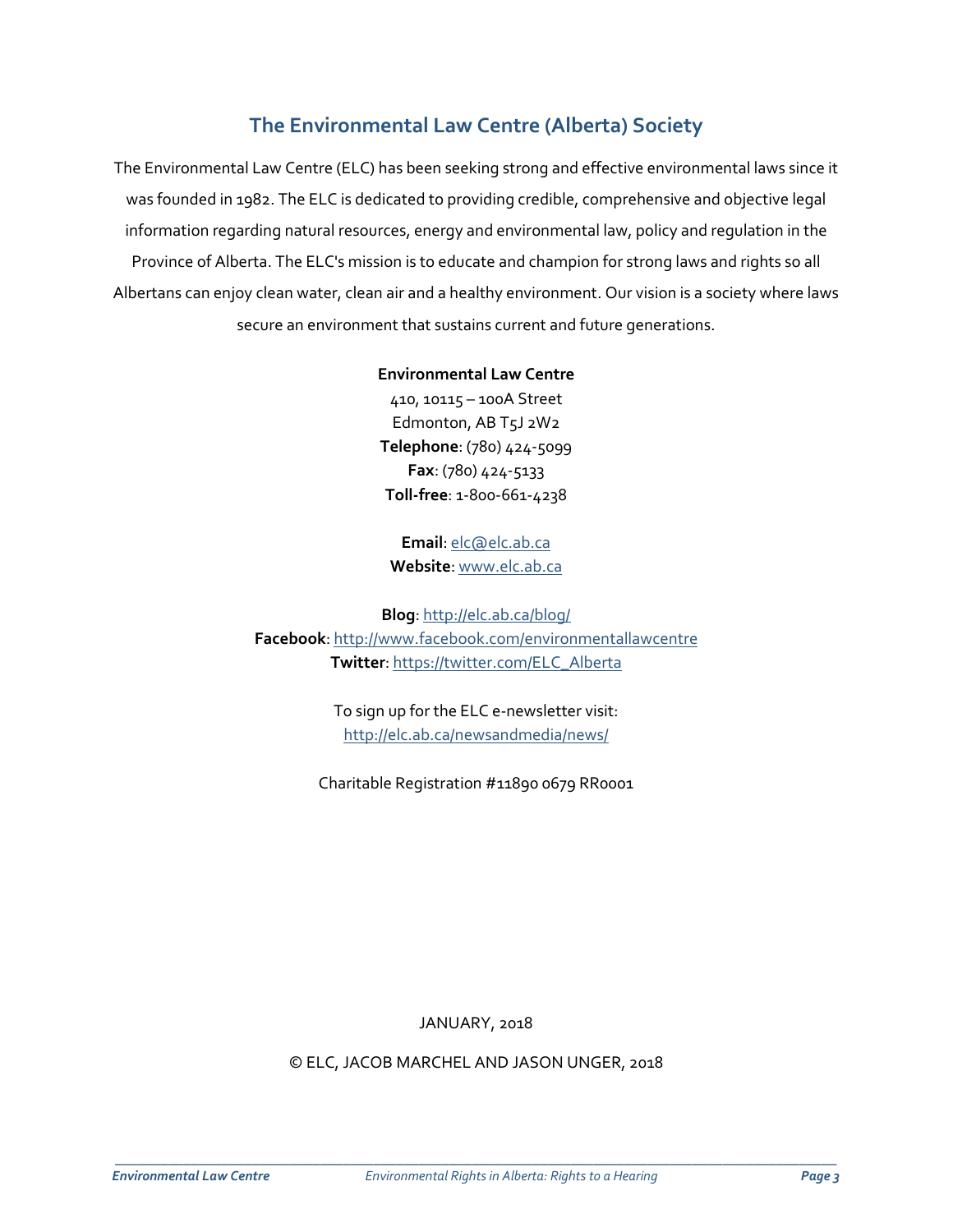# **Acknowledgements**

The Environmental Law Centre would like to thank the Alberta Law Foundation for its support of the ELC's *Environmental Rights* program. The ELC is publishing a series of educational modules concerning legal rights related to environmental quality. This work is in support of enacting laws that will foster environmental quality for future generations of Albertans. Special thanks to Jacob Marchel, who spent some time at the ELC as part of a composite article, and provided research and writing for this project.

**PROGRAM SUPPORTER: ENVIRONMENTAL BILL OF RIGHTS IN ALBERTA** 

# **Alberta LAW**<br>**FOUNDATION**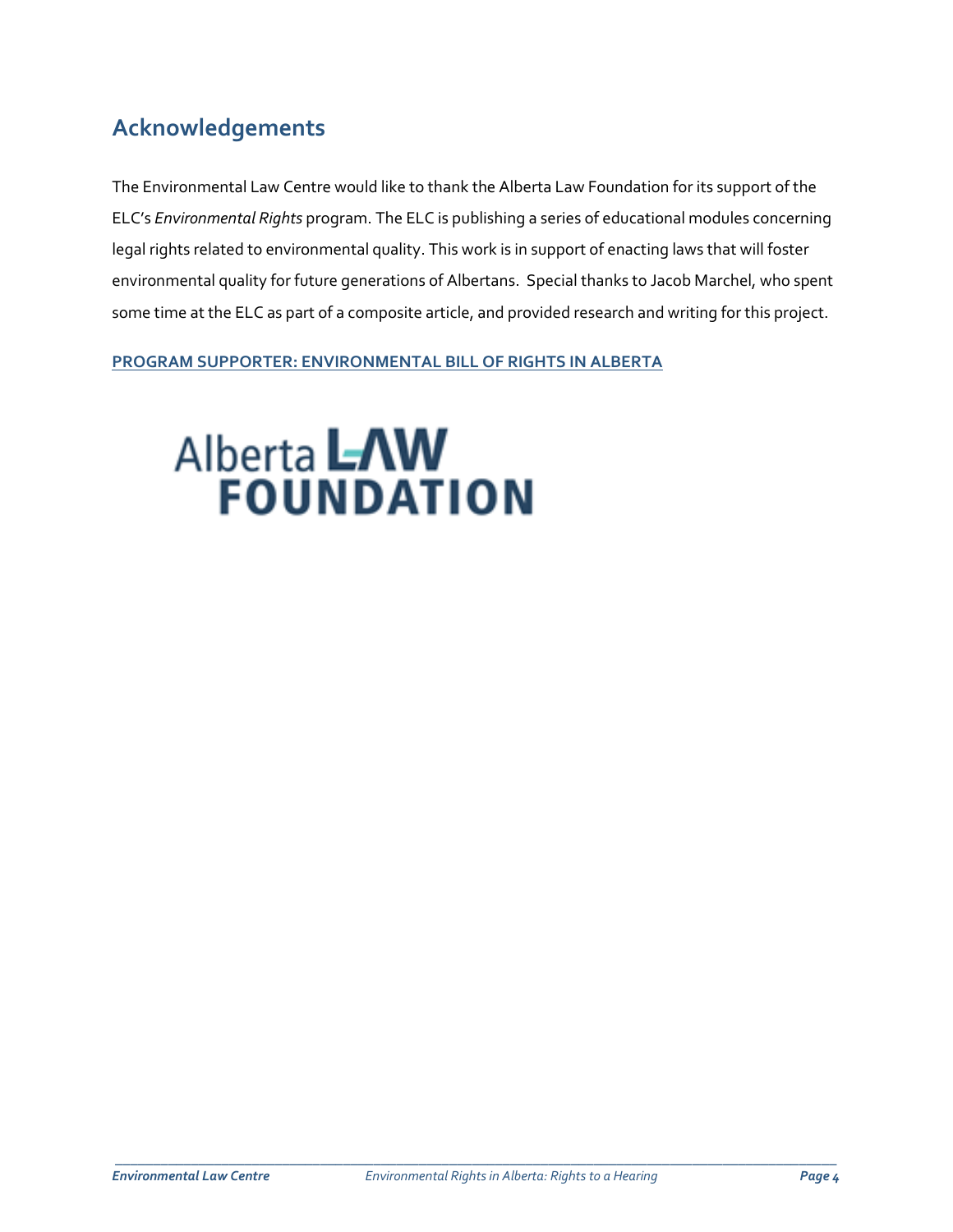# **Executive Summary**

A right to a hearing process for decisions and activities that impact on the environment are necessary for ensuring the protection of environmental rights and environmental quality in Alberta. A right to a hearing ensures that environmental, property and individual harms may be ameliorated or avoided by testing of evidence and bringing relevant information and concerns before an adjudicative body.

This module of the Environmental Law Centre's (ELC) Environmental Rights series looks at the right to a hearing within Alberta's laws. A summary of approaches taken by various tribunals is set out and an introduction of judicial review opportunities is given.

The module also summarizes some of the concerns with existing appeal and judicial review options with the objective that these procedures should enable Albertans to engage in hearing processes where environmental risks exist. Specifically, the ELC concludes that more substantive review and hearing mechanisms are required to deal with situations where no one is deemed "directly and adversely affected", such as where impacts on public resources or public land are likely to occur, and expanding the ability to hold hearings to deal with cumulative effects or other acute environmental effects that are not covered by current legislation (i.e. where activities do not require approvals or otherwise trigger a hearing process).

Law reform recommendations related to these issues are set out in the companion ELC document *[A](http://elc.ab.ca/wp-content/uploads/2017/09/Road-map-for-an-Environmental-Bill-of-Rights.pdf)  [Road Map to Environmental Rights in Alberta: Rights for a Sustainable Future](http://elc.ab.ca/wp-content/uploads/2017/09/Road-map-for-an-Environmental-Bill-of-Rights.pdf)*.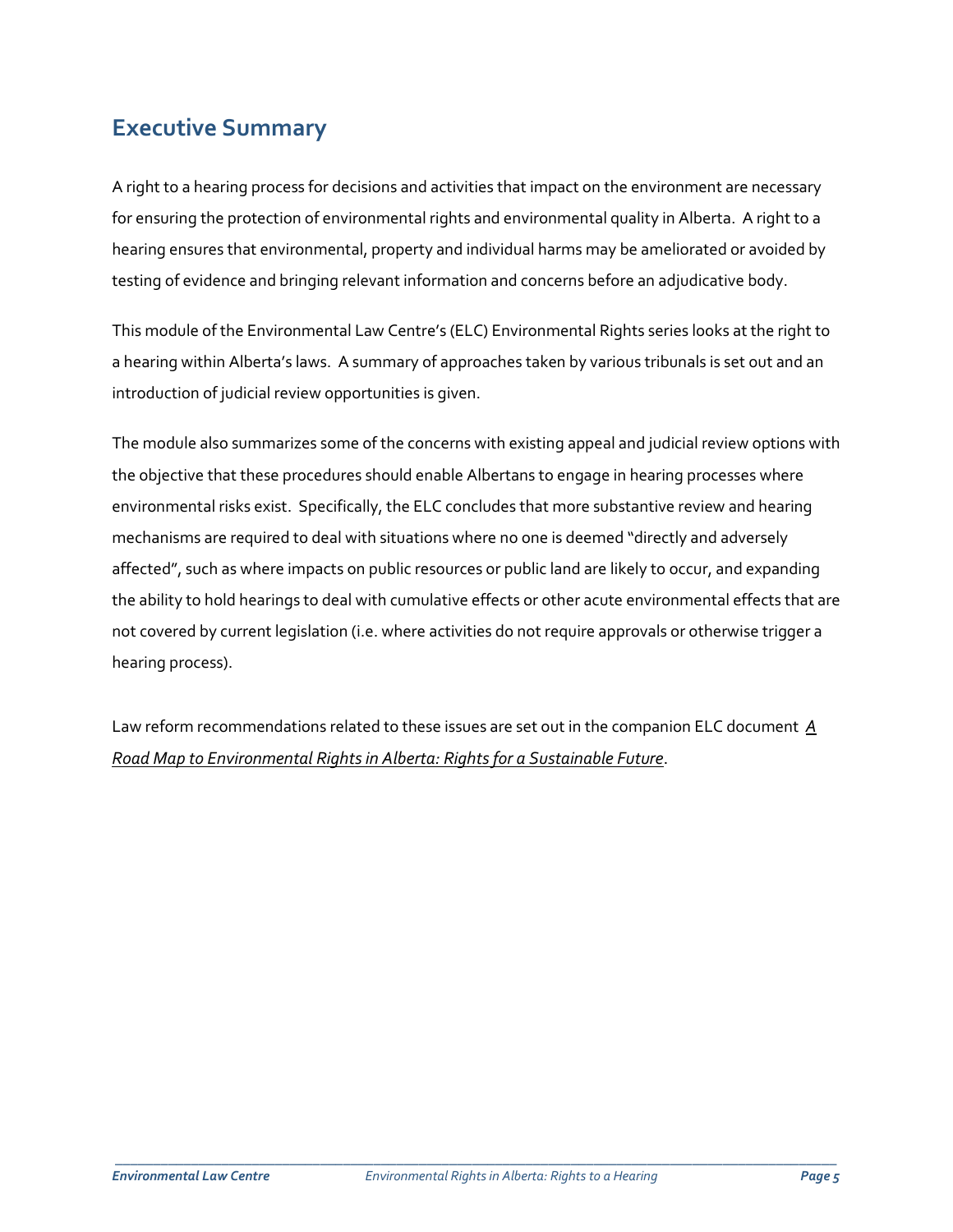# **Table of Contents**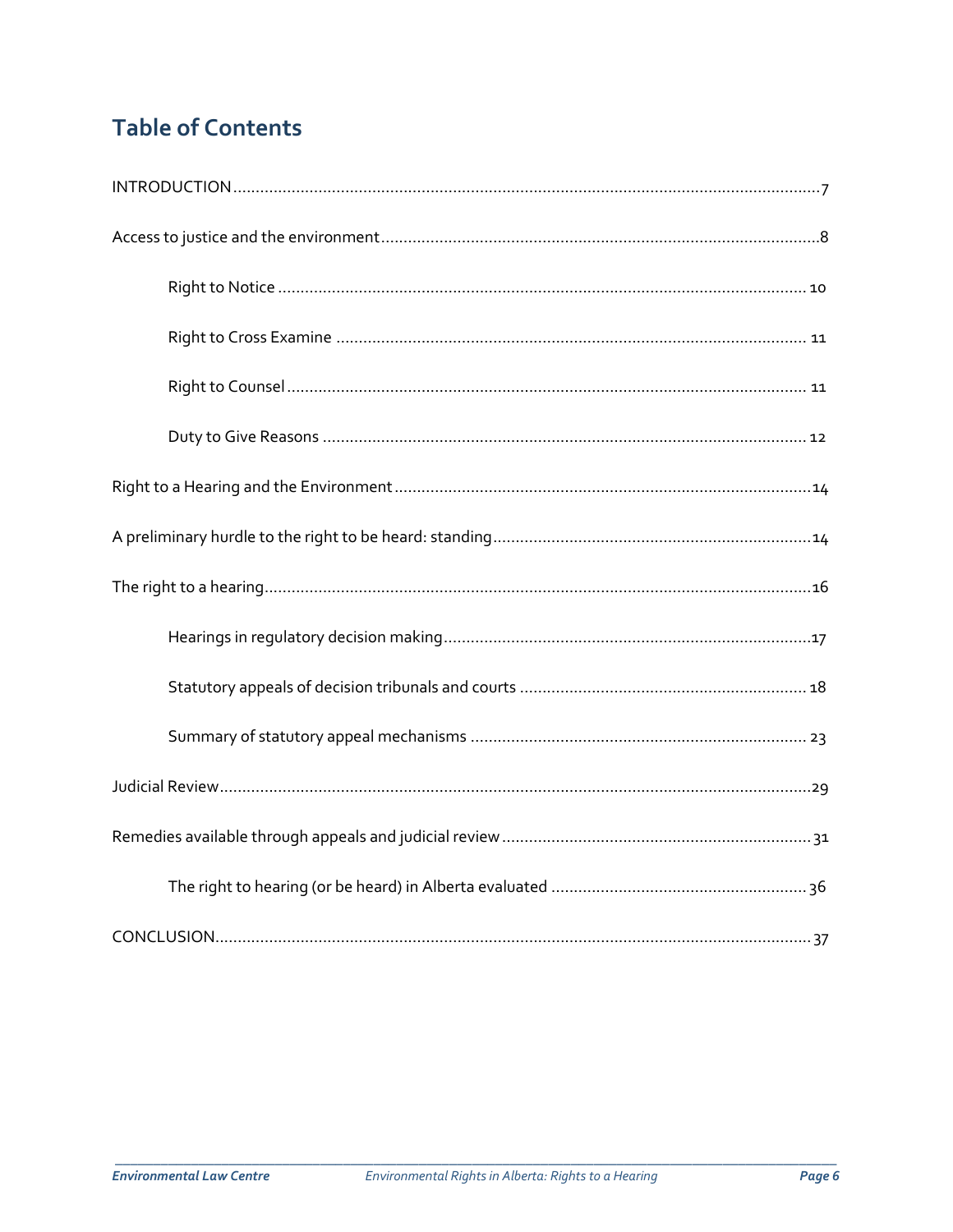## **INTRODUCTION**

Access to justice includes "the ability within a society to use courts and other legal institutions effectively to protect one's right and pursue claims".<sup>[1](#page-6-0)</sup> For the purposes of this report, access to justice in the environmental context extends beyond the courts to include regulatory tribunals that adjudicate over environmental and resource related decisions.

Currently, a person can pursue legal action involving environmental harms (or impacts) through the courts via common law rights of actions (i.e. civil suits), private prosecutions, judicial reviews, appeals or through appeals to tribunals, boards, and other quasi-judicial bodies. Each course of action presents different benefits and limitations (both in legislation and at common law). To ensure protection of one's environmental rights, it is important that barriers to accessing the justice system are removed or minimized.

The typical barriers to accessing the justice system – through the courts, quasi-judicial bodies, or administrative decision-makers- include:

- the costs of the process;
- the availability of a hearing;
- fairness in hearing processes;
- adequate access to information; and
- access to expertise and representation.

The focus of this report is on availability of having a hearing or similar review process before an independent or quasi-independent decision-maker such as the court, a tribunal or a board.

In relation to some of the other barriers to access to justice, the ELC has published modules focused on environmental rights as they relate to [costs](http://elc.ab.ca/?smd_process_download=1&download_id=19683) and access [to information.](http://elc.ab.ca/?smd_process_download=1&download_id=19683) In addition, the ELC has written on the issues of [standing](http://elc.ab.ca/media/98894/Report-on-standing-Final.pdf) an[d private enforcement](http://elc.ab.ca/wp-content/uploads/2016/12/EBR_Mod-3_-CitizenEnforcement.pdf) mechanisms.

 $\overline{\phantom{a}}$ 

<span id="page-6-0"></span><sup>&</sup>lt;sup>1</sup> Black's Law Dictionary, 9<sup>th</sup> ed., (St. Paul: Thomson Reuters, 2009) at 16.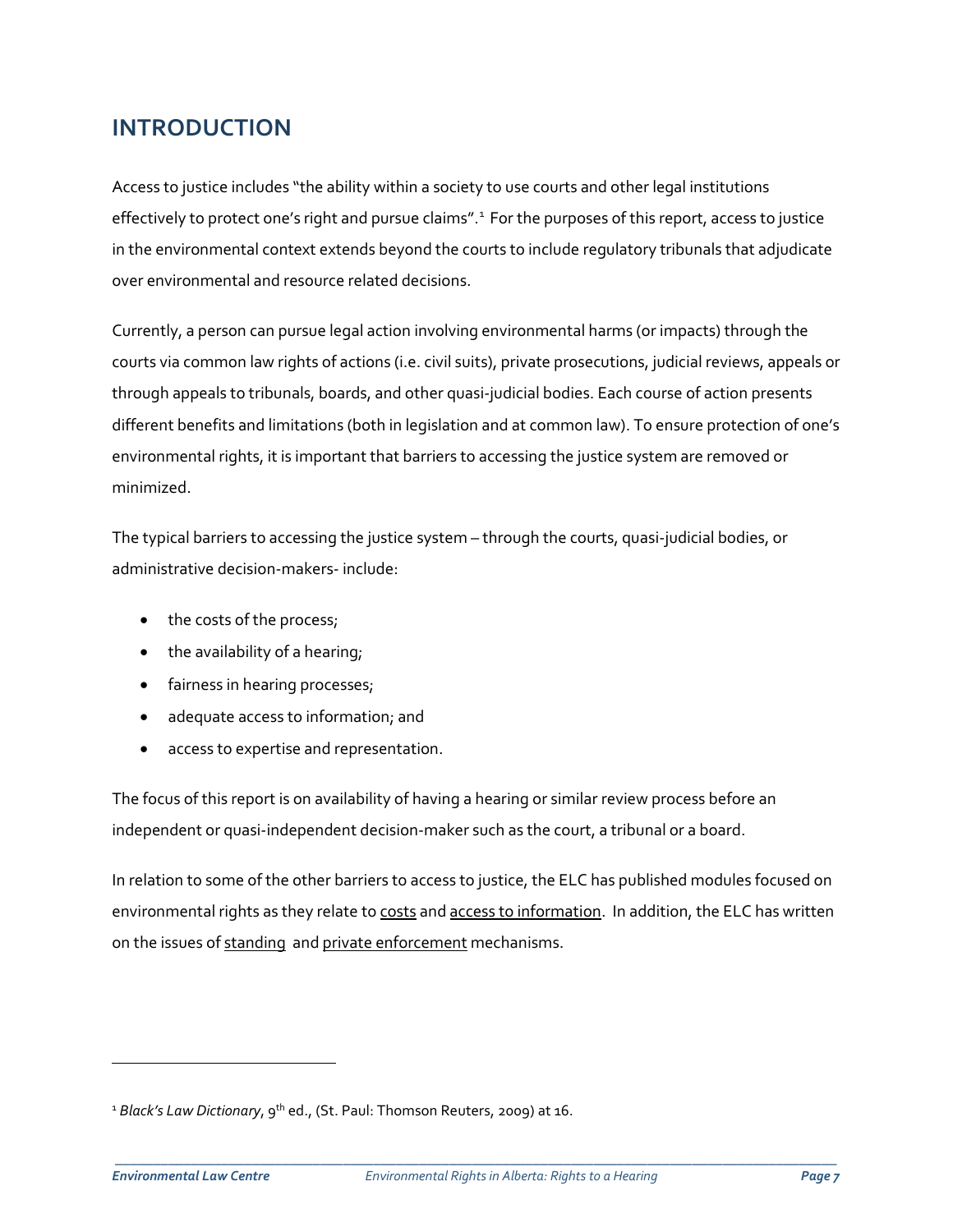It should be noted that laws and government policies are subject to change. You should not rely on this document as legal advice.

# **Access to justice and the environment**

The phrase **environmental justice** may be used in a narrow, legalistic sense to describe how certain demographics of a population are subjected to increased exposure to environmental harms or a disproportionate burden as a result of industrial developments.<sup>[2](#page-7-0)</sup> However, in this report, when we refer to environmental justice, we use it in a broader sense to refer to access to justice in relation to decisions and actions that impact the environment.

Access to justice is relevant across most fields of law where there are impacts on human interests, whether they are liberty interests, financial interests or environmental interests. David Boyd observes that in the context of environmental policy and decision-making, access to justice is designed to serve four primary purposes/functions:[3](#page-7-1)

- (1) It strengthens the right to information, allowing civil society to press governments for information they were otherwise denied.
- (2) It allows citizens to ensure that they are appropriately included and able to participate meaningfully in decision-making on environmental matters.
- (3) It levels the playing field by empowering groups that may not otherwise have influence on the government to seek redress from courts and tribunals.

\_\_\_\_\_\_\_\_\_\_\_\_\_\_\_\_\_\_\_\_\_\_\_\_\_\_\_\_\_\_\_\_\_\_\_\_\_\_\_\_\_\_\_\_\_\_\_\_\_\_\_\_\_\_\_\_\_\_\_\_\_\_\_\_\_\_\_\_\_\_\_\_\_\_\_\_\_\_\_\_\_\_\_\_\_\_\_\_\_\_\_\_\_\_\_

 $\overline{\phantom{0}}$ 

<span id="page-7-0"></span><sup>2</sup> See for example Dayna Nadine Scott "What is Environmental Justice?" (2014). *Osgoode Legal Studies Research Paper Series* 4, online:

[http://digitalcommons.osgoode.yorku.ca/olsrps/4.](http://digitalcommons.osgoode.yorku.ca/olsrps/4)<http://digitalcommons.osgoode.yorku.ca/olsrps/4>. Also see Gross, Elizabeth & Paul B. Stretesky, Environmental Justice in the Courts, in David M. Konisky (Ed.), *Failed Promises: Evaluating the Federal Government's Response to Environmental Justice*. (Cambridge MA: MIT Press, 2015) online: Northumbria University Newcastle

[http://nrl.northumbria.ac.uk/21473/1/environmental\\_justice\\_in\\_the\\_courts.pdf.](http://nrl.northumbria.ac.uk/21473/1/environmental_justice_in_the_courts.pdf)

<span id="page-7-1"></span><sup>3</sup> David Boyd, "Elements of an Effective Environmental Bill of Rights" (2015) 27(3) JELP 201 at 236-237.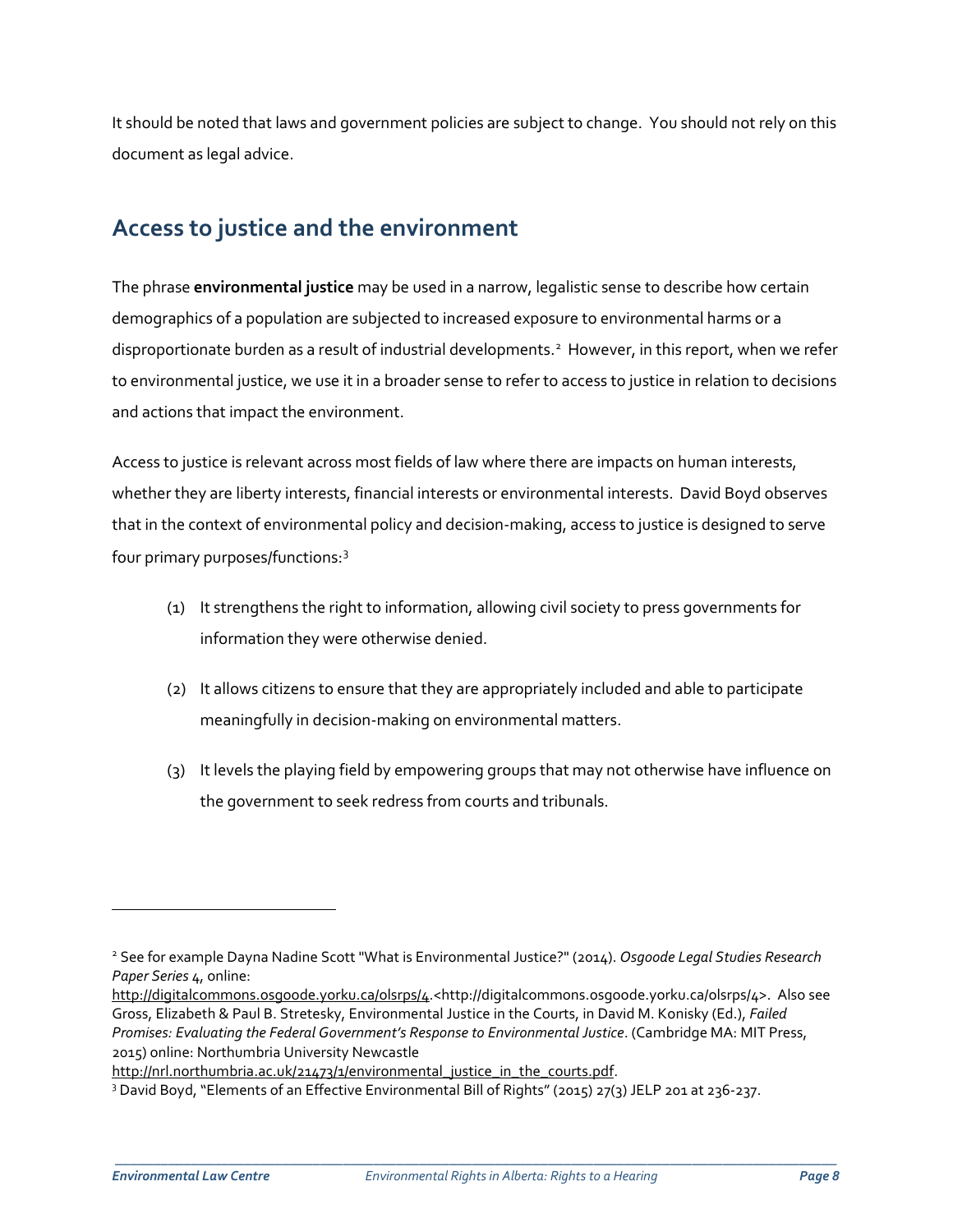#### (4) It increases the public's ability to prevent environmental harm.

Access to justice in dealing with environmental matters helps ensure there is a level of accountability to the environment and to our laws. It also helps set precedents that: [4](#page-8-0)

- guide public officials in the course of future environmental decision-making;
- reduce arbitrary decision-making;
- increase consistency and predictability in outcomes; and
- ensure that officials are responsive to stakeholder concerns and input.

Access to justice ensures that those impacted by decisions or activities have the ability to effectively seek a remedy to the harm they have suffered or may suffer. Access to justice therefore means different things depending on the nature of the decision or activity, and the potential and grievousness of harm. With this in mind some key procedural underpinnings exist that will establish access to the justice system when we talk of environmental decision-making. Procedural fairness is essential to access to justice in hearings. This includes, but is not limited to:

- 1. Notice of applications and decisions;
- 2. Right to a hearing;
- 3. Right to information about the subject matter under review;
- 4. Right to cross examination;
- 5. Right to appeal a decision;
- 6. Right to have some costs of participation covered;
- 7. Right to effective remedies; and
- 8. A requirement that the decision maker provide reasons for the decision.

The extent to which processes and procedural rights are necessary to ensure justice is served vary with the circumstances. In an environmental context many of these rights and duties (including a hearing) may not arise. The exception is the duty to provide notice of a pending decision that may harm

 $\overline{a}$ 

<span id="page-8-0"></span><sup>4</sup> *Ibid.* at 237.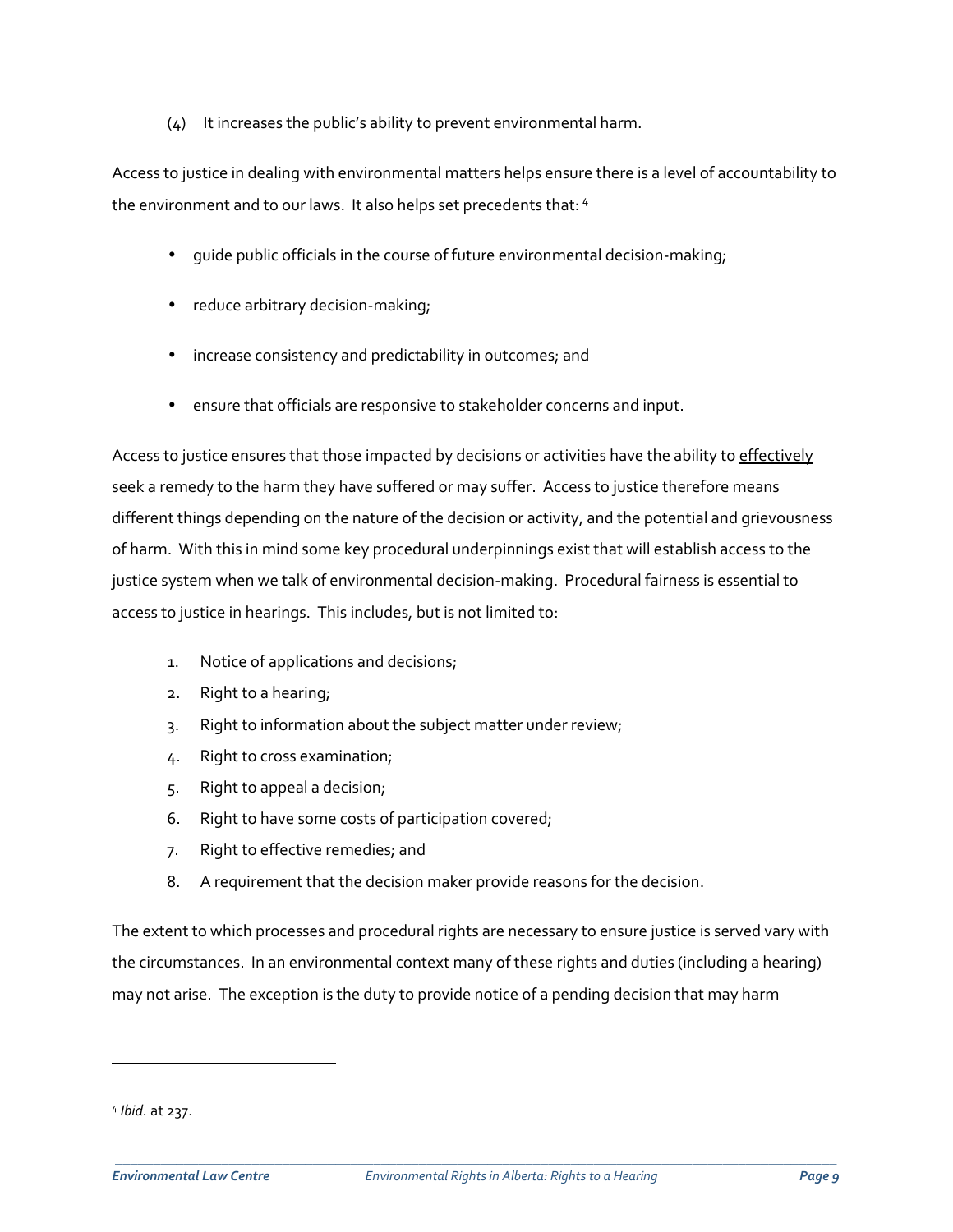someone who may be directly affected by the decision (which is codified under various statutes in Alberta).

While this report focuses on the right to the hearing aspect of environmental justice, a brief overview of the right to notice, right to cross-examine, right to counsel and the duty to give reasons is provided. Because these particular rights are closely related to the right to hearing, they are worthy of some discussion here.

## **Right to Notice**

Any notion of fairness in a hearing process requires those who may be harmed by an activity are notified of that potential harm. If facing a criminal charge, section 11(a) of the *Charter of Rights and Freedom* provides that "[a]ny person charged with an offence has the right (a) to be informed without unreasonable delay of the specific offence."<sup>[5](#page-9-0)</sup> However, there are also situations where it not always possible to provide notice to everyone who might be potentially affected by a government action.<sup>[6](#page-9-1)</sup> Many statutes that oversee government action (including environmental action) contain express provisions about how to give notice, who receives notice, and what should be contained within the notice.

In the environmental context notice (and the nature of notice) that will be required is governed by the various statutes and regulations. Typically this does not require direct notice to individuals and reliance for notifying parties who may be effected by an activity is through a general notice in a broadly available publication.<sup>[7](#page-9-2)</sup> Notice may not be required in all instances, as often statutes allow for activities to occur if there is minimal risk of impacts to others or to deal with emergencies or threats to property or people.

If there is no statutory provision to give notice, "the general rule of procedural fairness is that administrators must give adequate notice to permit the affected persons to know how they might be

\_\_\_\_\_\_\_\_\_\_\_\_\_\_\_\_\_\_\_\_\_\_\_\_\_\_\_\_\_\_\_\_\_\_\_\_\_\_\_\_\_\_\_\_\_\_\_\_\_\_\_\_\_\_\_\_\_\_\_\_\_\_\_\_\_\_\_\_\_\_\_\_\_\_\_\_\_\_\_\_\_\_\_\_\_\_\_\_\_\_\_\_\_\_\_

 $\overline{a}$ 

<span id="page-9-0"></span><sup>5</sup> *Constitution Act, 1867 (UK), 30 & 31 Vict., c. 3 (U.K.),* reprinted in RSC 1985, App. II, No. 5. At s. 11(a).

<span id="page-9-1"></span><sup>6</sup> David Philip Jones & Anne S. de Villars, *Principles of Administrative Law*, 5th ed (Toronto: Thomson Reuters Canada Limited, 2009) at 263 citing *Conception Bay South (Town) et al. v. Board of Commissioners of Public Utilities* 

<span id="page-9-2"></span>*<sup>(</sup>Nfld.) et al*., 1991 CanLII 6983 (NL SCTD). 7 For example, see s.72 of the *Environmental Protection and Enhancement Act, infra* note 37.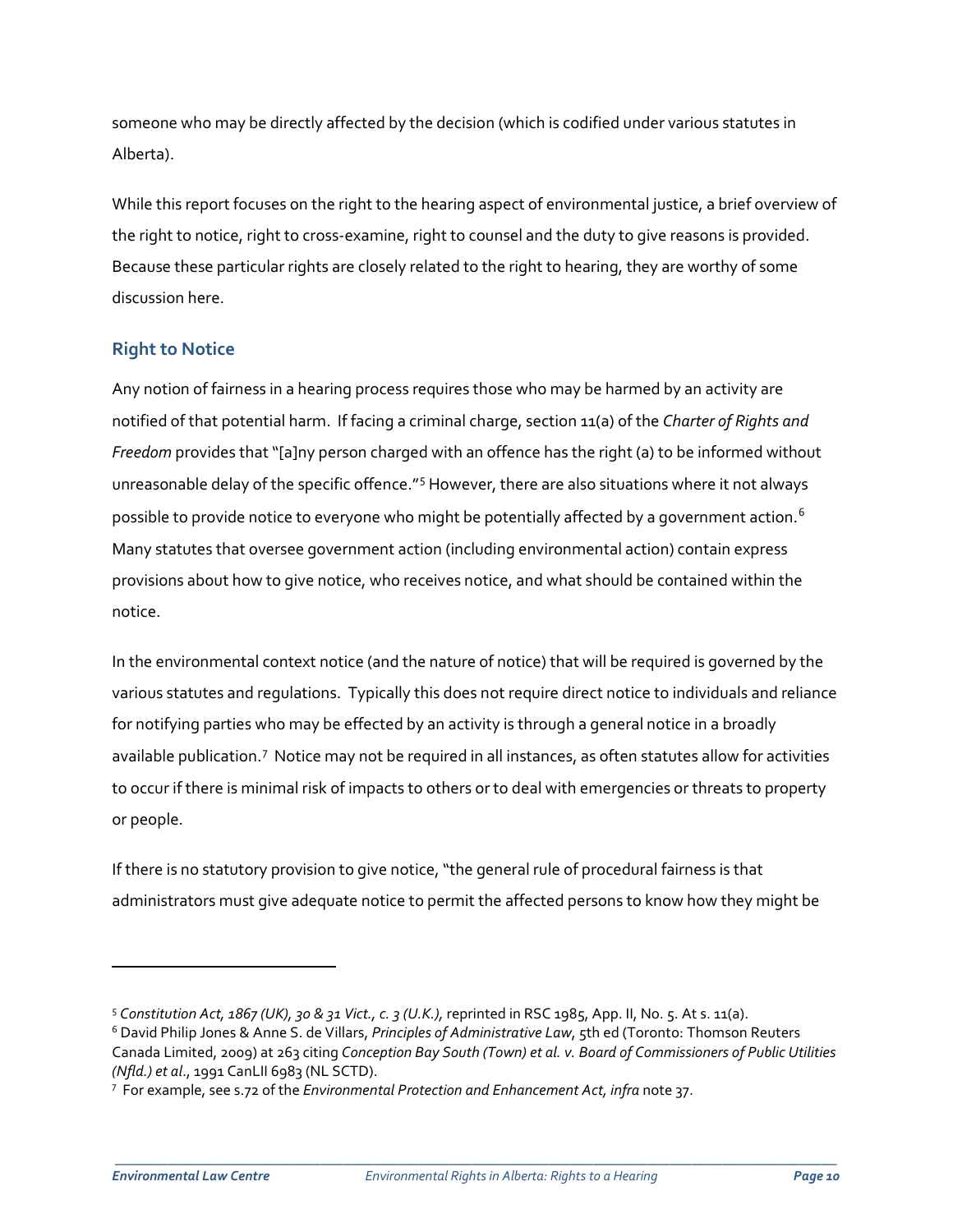affected and to prepare themselves adequately to make representations."<sup>[8](#page-10-0)</sup> Generally, no notice is considered inadequate notice.[9](#page-10-1) Ultimately, it all depends on the statues that oversee the specific issue/action, and if the statute is silent on notice, then the requirements are based on the context of the case.[10](#page-10-2) 

### **Right to Cross Examine**

During an oral hearing, the right to call witnesses and to cross-examine them (i.e. to question the opposing party, or a witness of the opposing party), is a right protected by the duty of fairness.<sup>[11](#page-10-3)</sup> The right to cross-examine is an important part of procedural fairness where there are issues of credibility, and as a "means of refuting the allegations or arguments of the other side."<sup>[12](#page-10-4)</sup> However the right to cross-examine depends on a number of circumstances. For instance, it may be required and regulated by statute. Or, if the statute is silent on this matter the head of the board, tribunal, etc. will govern its own procedure, including technical rules of evidence, which could limit ones right to cross-examine.<sup>[13](#page-10-5)</sup> For environmental matters in Alberta, tribunals typically have the discretion to allow or disallow crossexamination.

## **Right to Counsel**

Section 10(b) of the *Charter of Rights and Freedoms[14](#page-10-6)* provides a constitutional right to counsel (i.e. legal representation by a lawyer) when facing criminal charges (i.e. arrest and detention). This right to counsel does not extend to hearings before administrative tribunals.[15](#page-10-7) The Supreme Court of Canada

 $\overline{a}$ 

<span id="page-10-1"></span><span id="page-10-0"></span><sup>&</sup>lt;sup>8</sup> Supra note 6 at 264.<br><sup>9</sup> Sitler v. Alberta (Workers Compensation Board), 2003 ABQB 277 (CanLII).)

<span id="page-10-2"></span><sup>&</sup>lt;sup>10</sup> See *Commission d'aménagement de la péninsule acadienne c. Dugas*, 1999 CanLII 9450 (NB CA).<br><sup>11</sup> *Supra* note 6 at 301.<br><sup>12</sup> *Ibid.* at 302.<br><sup>13</sup> *Ibid.* at 301.

<span id="page-10-3"></span>

<span id="page-10-4"></span>

<span id="page-10-5"></span>

<span id="page-10-6"></span><sup>14</sup> *Charter of Rights and Freedoms* at s 10(b).)

<span id="page-10-7"></span><sup>15</sup> *Supra* note 6 at 318.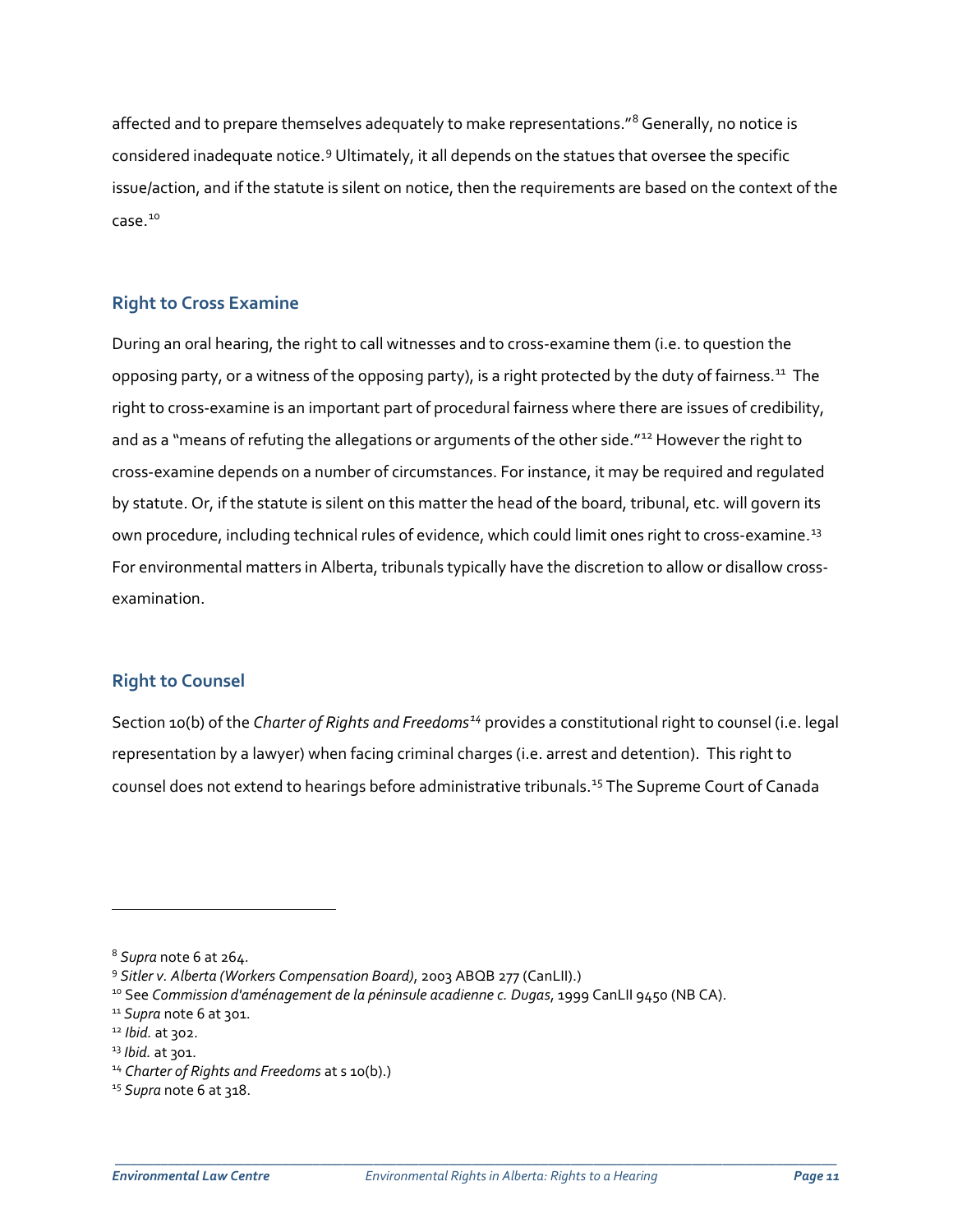has observed that extent of the right to counsel will depend on "the characteristics of the proceeding, the nature of the resulting report and its circulation to the public, and the penalties which will result".<sup>[16](#page-11-0)</sup>

There are circumstances where courts have quashed decisions made by adjudicative tribunals where a party was denied the opportunity to be represented by counsel.<sup>[17](#page-11-1)</sup> The courts have held that at common law persons appearing before tribunals possesses the right to be represented by an agent of their choosing, and where the tribunals have the power to hinder this right, but must provide justification for why they would hinder it (e.g. by statute, etc.).<sup>[18](#page-11-2)</sup> Ultimately, regardless of how, when, where a person is engaging the legal system, it is recommended (where able) that they consult with, and be represented by, legal counsel.<sup>[19](#page-11-3)</sup>

### **Duty to Give Reasons**

This is a duty resulting from courts consistently holding that "a fair hearing can only be had if the parties affected...know the case to be made against them."<sup>[20](#page-11-4)</sup> Only by knowing the case against you can a person properly rebut it. Generally, the level of disclosure required in tribunal proceedings is contextual and subject to the relevant statutes that regulate a specific matter. However, the duty of fairness generally requires that all information relied upon by a tribunal when making its decision must be disclosed to the affected individual(s). Courts have found that failure to do so "deprives the tribunal of jurisdiction and renders the decision void."<sup>[21](#page-11-5)</sup>

An Alberta example of access to environmental justice is provided in *Kelly v. Alberta (Energy Resources Conservation Board* [22](#page-11-6) decided in 2011 by the Alberta Court of Appeal ("*Kelly*"). In this case, Daylight

 $\overline{a}$ 

<span id="page-11-0"></span><sup>16</sup> *Irvine v. Canada (Restrictive Trade Practices Commission)*, [1987] 1 SCR 181, 1987 CanLII 81 (SCC), [http://canlii.ca/t/1ftq9.](http://canlii.ca/t/1ftq9)<br><sup>17</sup> Ibid. at 318.<br><sup>18</sup> Thomas v. Assn. of New Brunswick Registered Nursing Assistants, 2003 NBCA 58 (CanLII) at para 25.

<span id="page-11-1"></span>

<span id="page-11-3"></span><span id="page-11-2"></span><sup>&</sup>lt;sup>19</sup> The availability of legal aid for environmental hearings does not exist. The ELC has proposed expanding legal aid funding for participation in regulatory hearings. See *[A Road Map to Environmental Rights in Alberta: Rights for](http://elc.ab.ca/wp-content/uploads/2017/09/Road-map-for-an-Environmental-Bill-of-Rights.pdf)  [a Sustainable Future](http://elc.ab.ca/wp-content/uploads/2017/09/Road-map-for-an-Environmental-Bill-of-Rights.pdf)*.

<span id="page-11-4"></span><sup>20</sup> *Supra* note 6 at 266.

<span id="page-11-5"></span><sup>21</sup> *Ibid.* at 266 citing *Volkswagen Northern Ltd. v. Alberta (Industrial Relations Board*) (1964), 49 W.W.R. 574 (Alta. T.D.).

<span id="page-11-6"></span><sup>22</sup> *Kelly v. Alberta (Energy Resources Conservation Board)*, 2011 ABCA 325.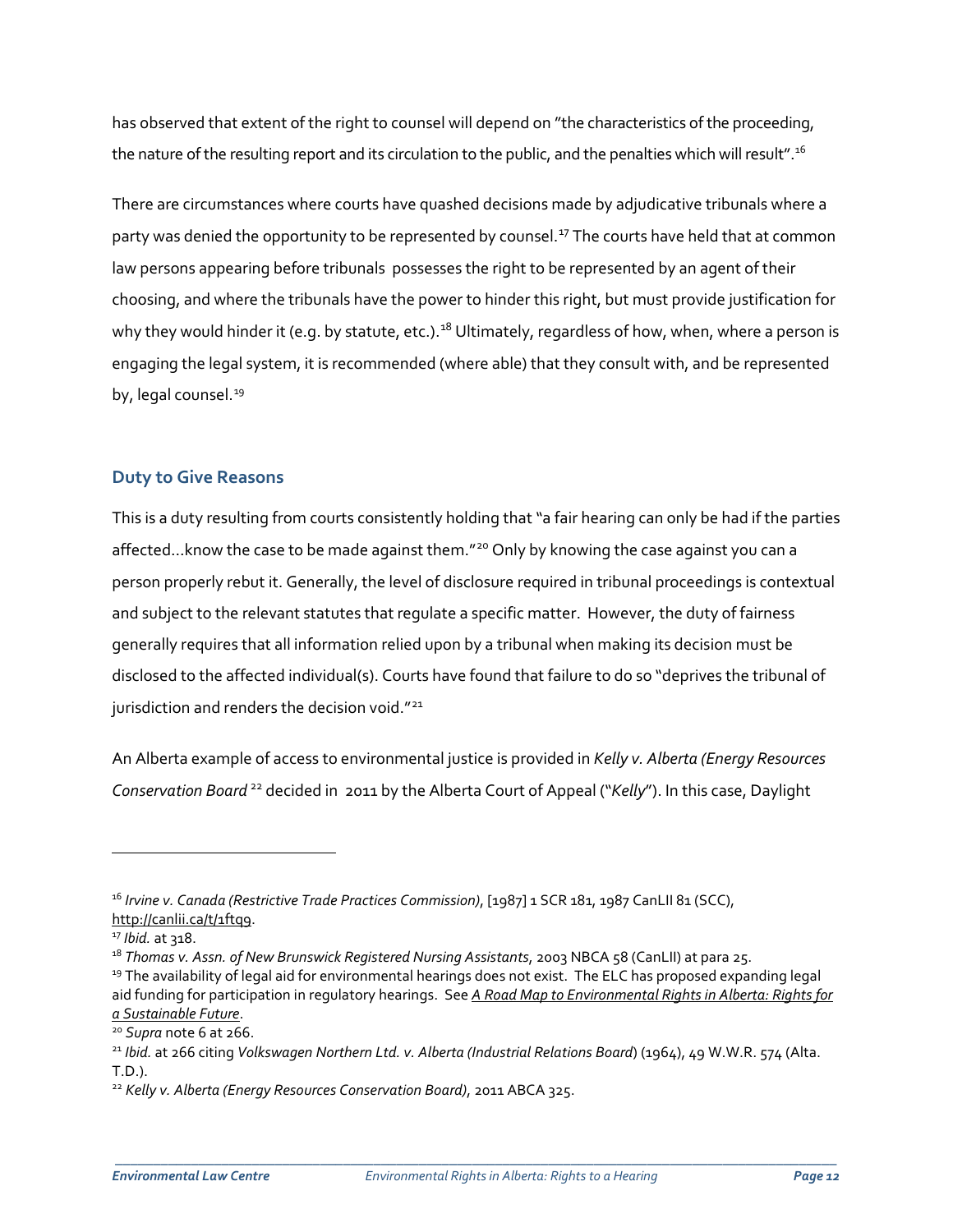Energy Ltd. (formerly West Energy) had applied to the Environmental Resources Conservation Board (now the Alberta Energy Regulator) for approval to drill a sour gas well. The Appellants (i.e. Kelly) resided in a zone of potential impact from a sour gas leak according to the ERCB's own Directive.<sup>[23](#page-12-0)</sup> They had written to the Board objecting to the application. The Board denied their right to be heard on the grounds they lacked standing to oppose the gas well application.<sup>[24](#page-12-1)</sup> The Appellants then applied for a review of the Board's decision, which was dismissed, because the Board found that the applicants were not directly and adversely affected.<sup>[25](#page-12-2)</sup> The Appellants then filed an appeal with the Alberta Court of Appeal.

The Court held that stakeholders residing in the "tertiary" zone surrounding the proposed sour gas well, while not having an absolute right to standing in all cases, did have "a strong *prima facie* case."[26](#page-12-3) The Court held that a "perceived risk" of adverse effect may be sufficient to be viewed as directly affected and confirmed its prior ruling that applicants need not demonstrate that the risk of harm is a certainty, or even likely, nor must they prove that the "adverse effect" is greater than that suffered by the general public.<sup>[27](#page-12-4)</sup>

This case illustrates the importance of the right to a hearing and, in particular, having an avenue to challenge administrative and quasi-judicial decisions. The ability to challenge the ERCB decision before a court was fundamental to the rights of the parties to be heard in the regulatory process.

 $\overline{a}$ 

<span id="page-12-0"></span><sup>&</sup>lt;sup>23</sup> The ERCB recognizes three risk zones surrounding sour gas wells: (1) the Protective Action Zone (the area where, in the event of a release, pollutant concentrations, including hydrogen sulphide, may result in significant, life-threatening or serious and potentially irreversible health effects); (2) the Emergency Planning Zone (the area where, in the event of a release, hydrogen sulphide concentrations may exceed 100 parts per million requiring evacuation of the area or "sheltering in place"); and (3) an unnamed third or "tertiary" zone (an area where, in the event of a release, hydrogen sulphide concentrations exceed more than 10 parts per million on average over a three minute period and evacuation or "sheltering in place" may be required depending on the operator's assessment of local conditions).

<span id="page-12-1"></span><sup>24</sup> *Ibid.* at para 10. See the ELC's publication: *[Standing in Environmental Matters](http://elc.ab.ca/?smd_process_download=1&download_id=18910)* for more information.

<span id="page-12-2"></span><sup>25</sup> *Ibid.* at para 10.

<span id="page-12-3"></span><sup>26</sup> *Ibid.* at para 26. 27 *Ibid.* at para 26.

<span id="page-12-4"></span>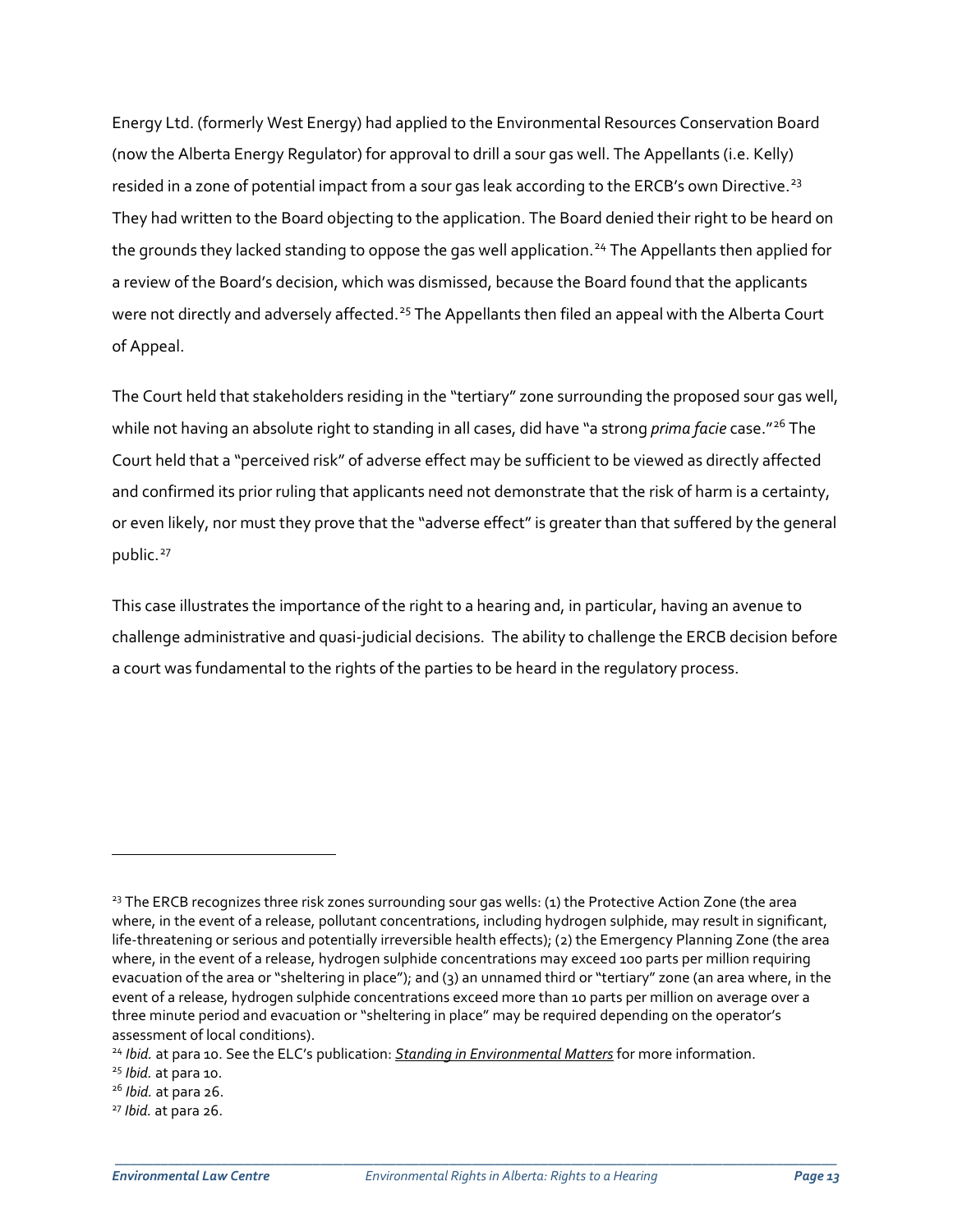# **Right to a Hearing and the Environment**

In terms of access to environmental justice, the right to be heard can be particularly important as most information on which government bases its decisions on whether to let environmentally harmful activities to proceed comes from a single source, the proponent of the activity. In considering the right to a hearing, it is necessary to distinguish between the venue (court versus quasi-judicial body) and the nature of the hearing (initial hearing, statutory appeals, judicial reviews). The matters that can be considered within a hearing and who can be heard varies with both the venue and the nature of the hearing. The following sections of this report canvas issues associated with standing, statutory appeals and judicial review in Alberta.

# **A preliminary hurdle to the right to be heard: standing**

'Standing' is the legal status (i.e. legal right, interest, or entitlement) necessary for a party to receive a hearing from a court, administrative board, or tribunal that holds hearings.<sup>[28](#page-13-0)</sup> Standing is required to bring any action against an individual, corporation, or government (or one of its agencies), be it a civil or criminal action, a judicial review, an appeal, a constitutional challenge, or an application for any number of legal remedies (e.g. injunction, damages, etc.). Ultimately, standing serves a gatekeeper function by determining whether a hearing should be held and who should be heard. Standing "controls the issues that are decided and the interests that are represented in those decisions."<sup>[29](#page-13-1)</sup>

Determining a person's standing is dependent on the matter they seek to address. The matter might be regulated by a particular statute, common law, or policy, and therefore the test for standing could also be contained in that particular statute, common law, or policy.

\_\_\_\_\_\_\_\_\_\_\_\_\_\_\_\_\_\_\_\_\_\_\_\_\_\_\_\_\_\_\_\_\_\_\_\_\_\_\_\_\_\_\_\_\_\_\_\_\_\_\_\_\_\_\_\_\_\_\_\_\_\_\_\_\_\_\_\_\_\_\_\_\_\_\_\_\_\_\_\_\_\_\_\_\_\_\_\_\_\_\_\_\_\_\_

 $\overline{a}$ 

<span id="page-13-1"></span><span id="page-13-0"></span><sup>28</sup> Environmental Law Centre, *Standing in Environmental Matters*, (Edmonton: Environmental Law Centre, 2014), online: Environmental Law Centr[e http://elc.ab.ca/media/98894/Report-on-standing-Final.pdf](http://elc.ab.ca/media/98894/Report-on-standing-Final.pdf) at p. 7. <sup>29</sup> *Ibid*.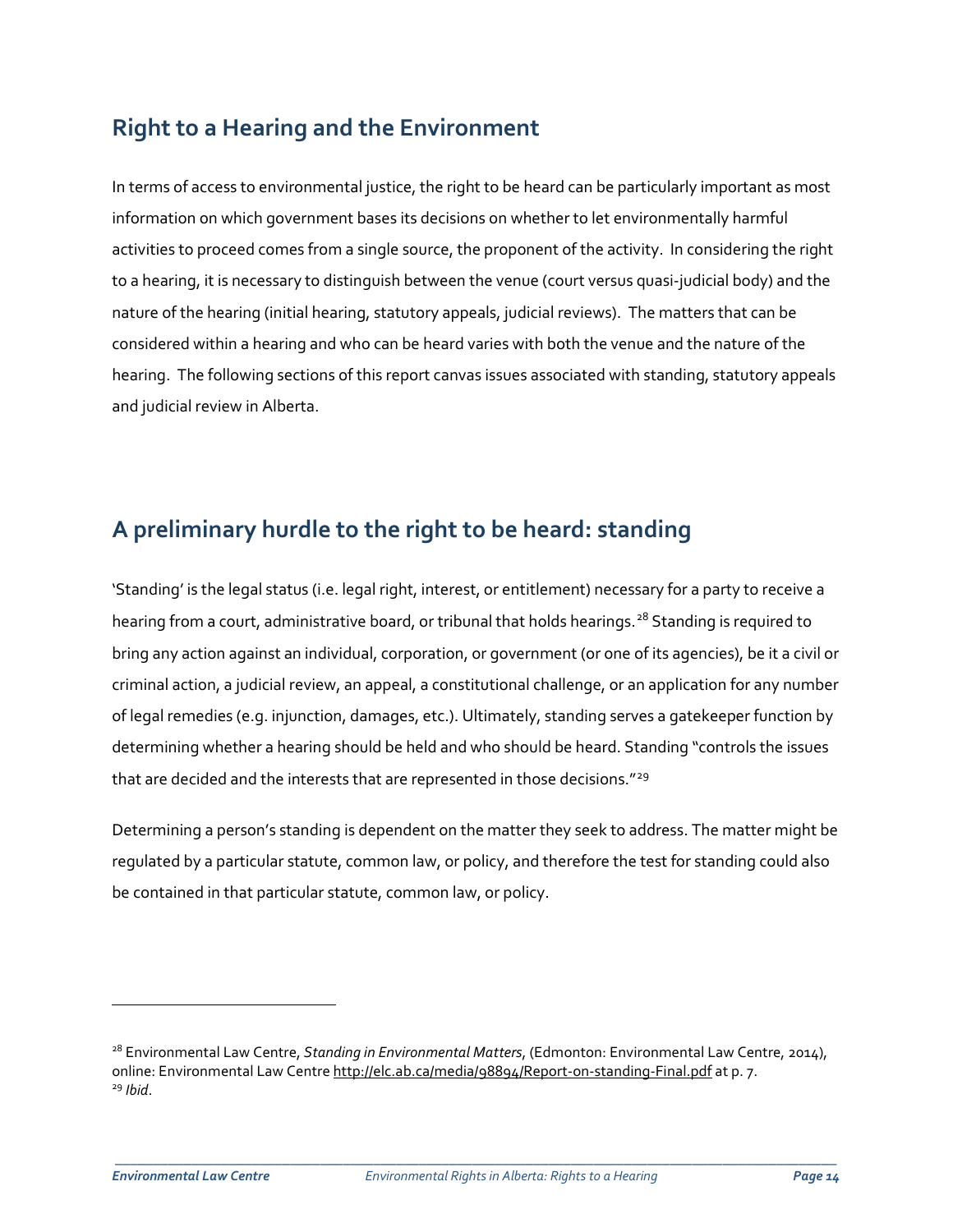The ELC report *[Standing in Environmental Matters](http://elc.ab.ca/?smd_process_download=1&download_id=18910)* provides details regarding standing in Alberta[.30](#page-14-0)

### **Standing in judicial review versus standing in administrative decisions and appeals**

Standing to be heard can be differentiated between judicial review and administrative actions and appeals. Standing to be heard by decision maker or tribunal is typically dictated by their enabling statute. The general approach in Alberta is that a government decision maker will accept comments or objections from those they deem directly and adversely affected. Similarly, appeals of those decisions to regulatory tribunals are based on whether someone is recognized as "directly and adversely affected". Details of this are set out in Table 1 *infra*.

The determination of what is "directly and adversely affected" is based on an assessment of the circumstances in a given case however, over time, it has become clear that a potential impact on one's health, one's property, or one's financial interests are needed to be granted standing. That said, tribunals are not bound by "precedent" in the same sense that courts are so there is some flexibility in the determination of who is directly affected. In the context of environmental matters, the people or groups who advocate on behalf of the environment often lack the legal rights that support the standing of other parties like industry or property owners, i.e. they are not viewed as directly affected.

Courts on the other hand have broad inherent jurisdiction to determine standing under the common law unless the common law is altered by legislation. The Canadian courts have recognized that sometimes groups who aim to uphold the public interest may be the primary mechanism to get important issues to be heard. Public interest standing is meant to enable individuals, groups, and corporations to challenge government action or law (e.g. environmental related action or law) in court, despite not being directly linked to the decision or action in question. Ultimately, public interest standing increases access to justice for Canadians, and it provides a "practical and effective way to challenge the legality of state action."[31](#page-14-1)

 $\overline{a}$ 

<span id="page-14-0"></span><sup>30</sup> *Ibid.*

<span id="page-14-1"></span><sup>31</sup> *Canada (Attorney General) v. Downtown Eastside Sex Workers United Against Violence Society*, [2012] 2 SCR 524 at para 31.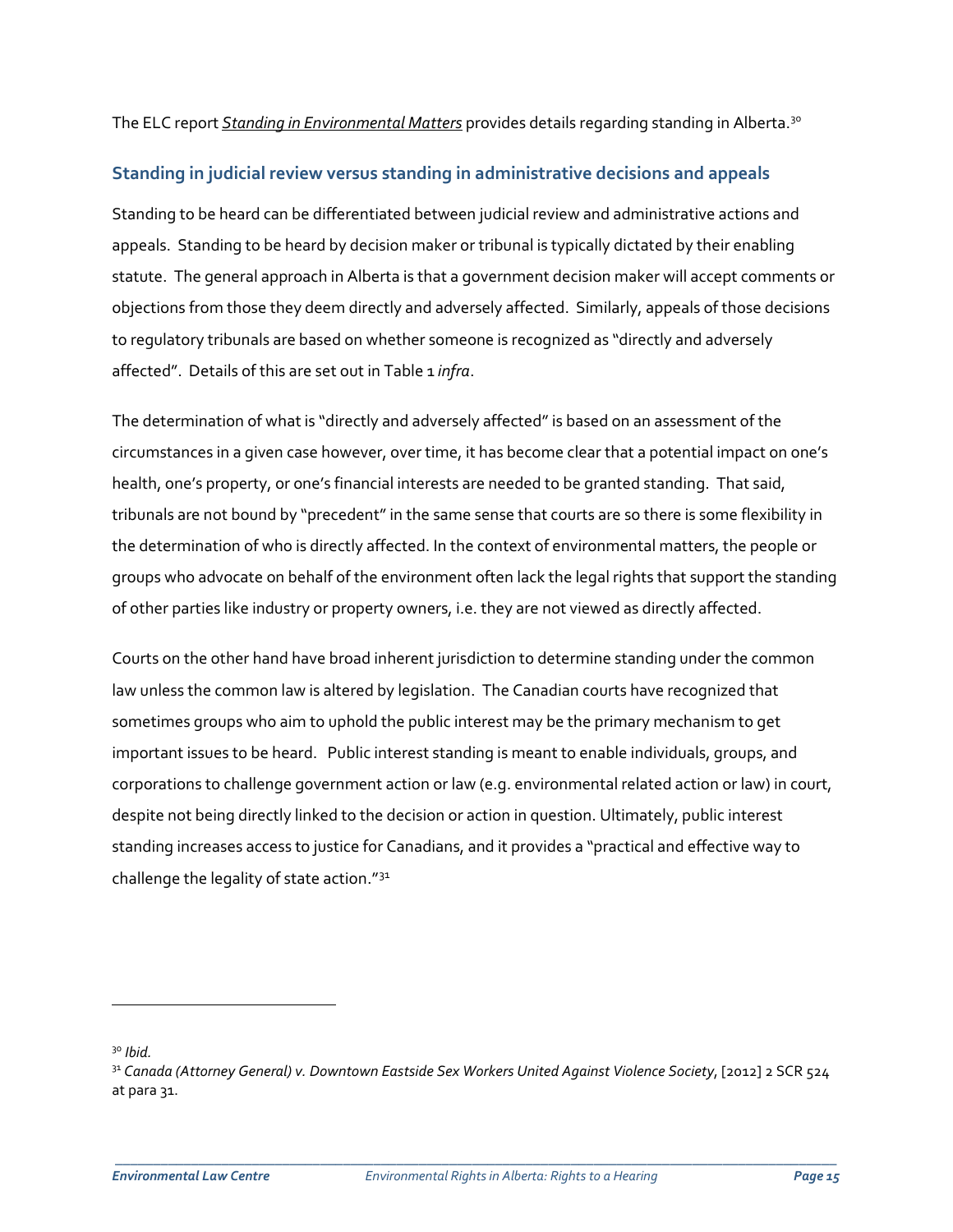The Supreme Court of Canada has set out the test for public interest standing in relation to bringing matters before the court.<sup>[32](#page-15-0)</sup> The three questions to be considered are: <sup>[33](#page-15-1)</sup>

- (1) Is the issue raised a serious one?
- (2) Does the party bringing the case have a personal stake in the matter, or have a genuine interest in the validity of the legislation? and
- (3) Whether the proposed suit is, in all of the circumstances, a reasonable and effective means of bringing the matter before the court?

The public interest standing test facilitates a hearing before a court which may not otherwise take place. This will typically involve questions of law and how a decision maker is administering legislation.

# **The right to a hearing**

The rights to a hearing take three primary forms: 1) regulatory hearings, 2) statutory appeals that allow for the appeal of a decision of government to a tribunal and/or court; and 3) judicial review that allow for decisions and actions of government and its delegates (including tribunals) to be reviewed by the courts.

 $\overline{a}$ 

<span id="page-15-0"></span>

<span id="page-15-1"></span><sup>&</sup>lt;sup>32</sup> *Ibid.*<br><sup>33</sup> *Ibid.* at para 53-71. The court noted that determining whether a suit is a "reasonable and effective means" to bring the matter before the court requires a flexible and purposive approach to ensuring public interest questions are not excluded from court review. This includes the plaintiff's capacity to bring the suit, the need to recognize plaintiffs who represent disadvantaged parties, and whether there is realistic alternative means of adjudicating issues. (See para 51).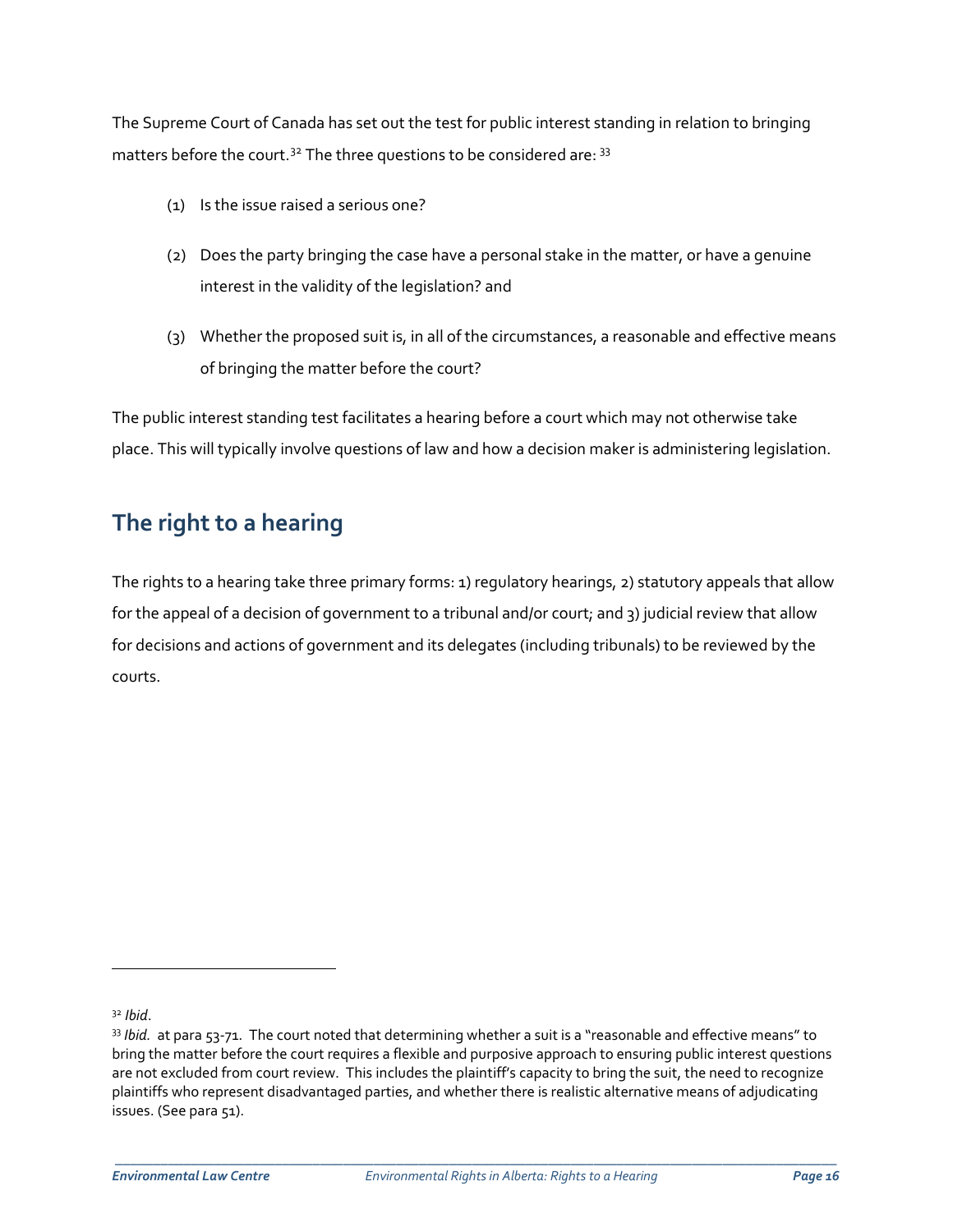



## **Hearings in regulatory decision making**

The initial regulatory decisions of government or regulators in the province typically do not involve a hearing. Generally, there is a "right to be heard" in so far as the public may issue "statements of concern" or object to applications for authorizations (under various environmental and natural resources statutes). This is typically a one-way street with information feeding into the decision maker and does not include the right to test evidence in a hearing process. If initial standing criteria are met, some quasi-independent regulators (i.e. the AER, AUC and NRCB) may hold hearings regarding the initial authorization decision.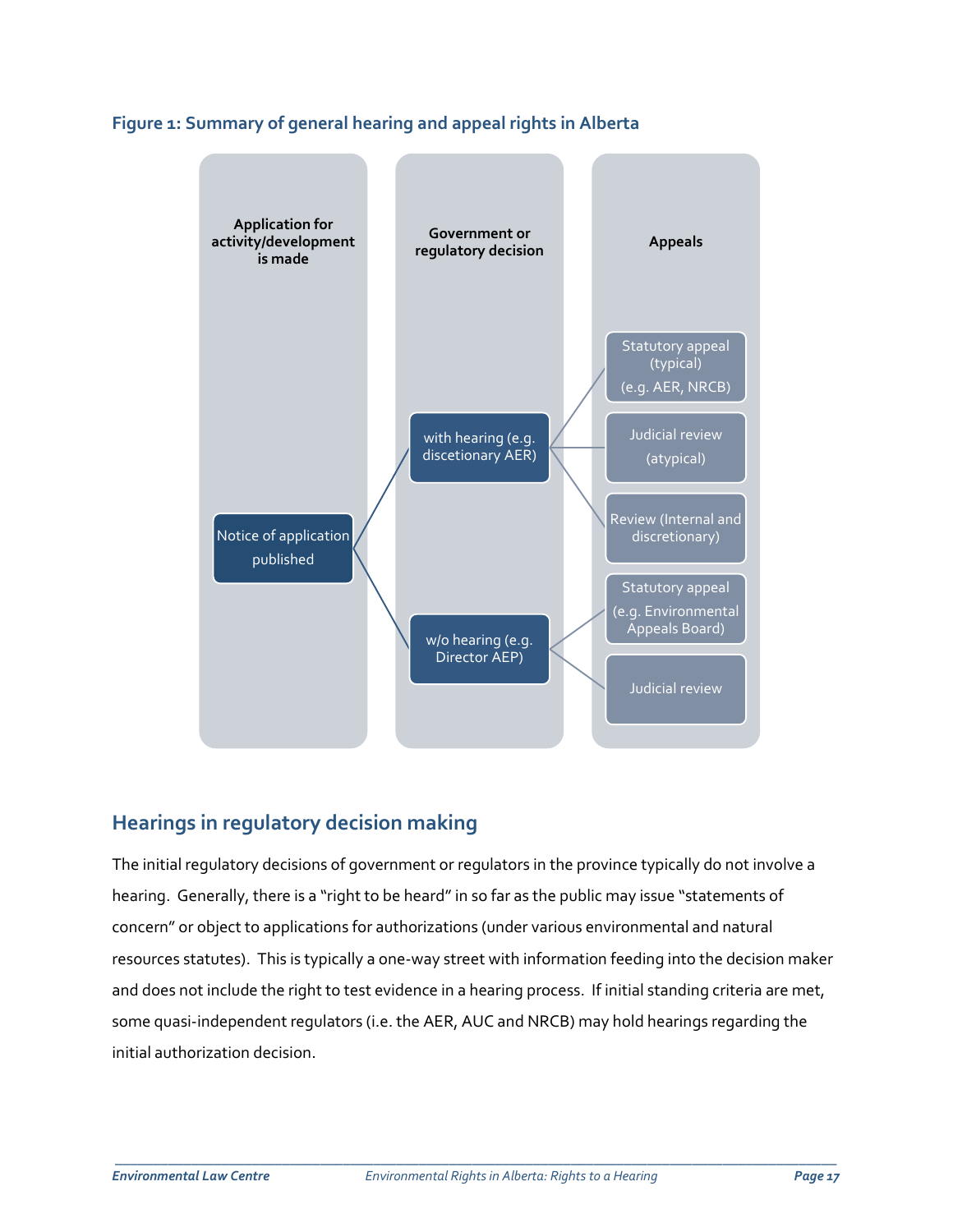## **Statutory appeals of decision tribunals and courts**

An appeal is "[a] proceeding undertaken to have a decision reconsidered by a higher authority…[specifically] the submission of a lower court's or agency's decision to a higher court [or other authority] for review and possible reversal."[34](#page-17-0) Statutory appeals are defined by the language that creates them. If there is no statutory right of appeal for a specific issue, decision, action, etc. then it cannot be appealed -- although it may be subject to judicial review (see below). A right to appeal is a fundamental component of access to justice because it allows for a hearing by an independent or quasiindependent adjudicator. This in turn, may create more accountability around environmental decisions and actions.

It is important to note that an appeal does not automatically stop, suspend, postpone, or 'stay' a decision being appealed. A decision can only be stayed by a separate application to the tribunal or court.

Statutory appeals may involve appeals to quasi-judicial boards or tribunals and/or appeals to the courts.

## **Appeals to Quasi-Judicial Boards or Tribunals**

The legislative branch (both provincially and federally) is authorized to delegate quasi-judicial powers through statute<sup>[35](#page-17-1)</sup> to administrative tribunals. These tribunals are quasi-judicial, meaning that although they are not courts, they are empowered to adjudicate on issues that are often in an area of specialized knowledge, including the power to hold hearings on government decisions and issue orders and sanctions.

Once a tribunal has made a decision, a statute may allow for further appeals to a superior court or court of appeal. In contrast, statutes may also have privative clauses which aim to limit the intervention or review undertaken by a court. [36](#page-17-2)

 $\overline{a}$ 

<span id="page-17-0"></span><sup>34</sup> *Supra* note 1 at 41.

<span id="page-17-2"></span><span id="page-17-1"></span><sup>35</sup> David Philip Jones & Anne S. de Villars, *Principles of Administrative Law*, 5th ed. (Toronto: Thomson Reuters Canada Limited, 2009) at 4. <sup>36</sup> *Ibid.* at 534.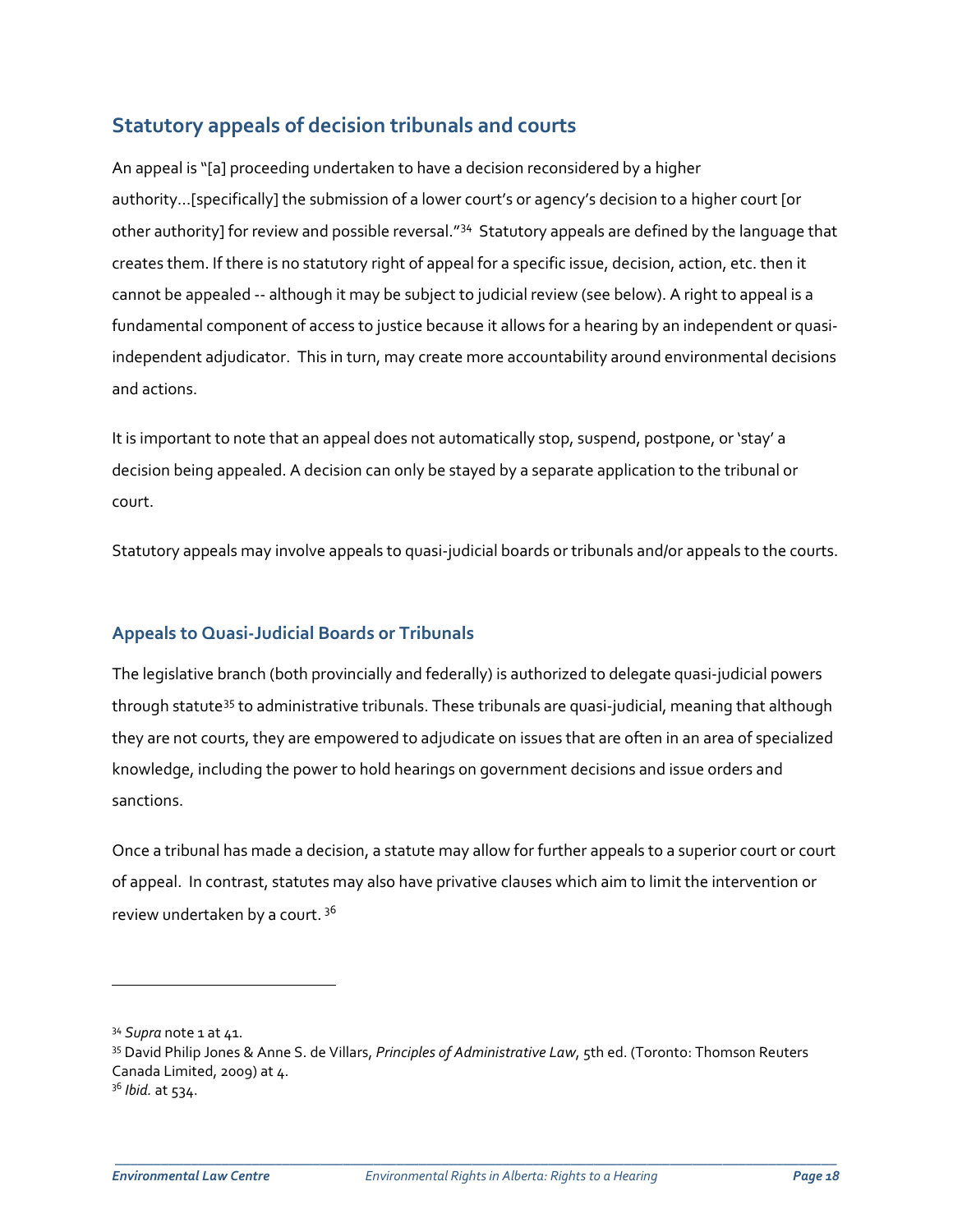This report briefly canvasses the appeal provisions in the primary environmental laws in Alberta, including:

- *Environmental Protection and Enhancement Act*[37](#page-18-0)
- *Water Act*[38](#page-18-1)
- *Public Lands Act*[39](#page-18-2)
- *Agricultural Operation Practices Act[40](#page-18-3)*
- *Alberta Utilities Commission Act*[41](#page-18-4)
- *Natural Resources Conservation Board Act[42](#page-18-5)*
- *Alberta Land Stewardship Act*[43](#page-18-6)
- *Responsible Energy Development Act*[44](#page-18-7)

Table 1 below summarizes the nature of appeal, the right to bring the appeal and the ability to have a court review the decision of the administrative body.

Administrative hearings in Alberta may also be separated into two distinct processes, one, where the administrative body is responsible for the initial government decision, such as is the case with the Alberta Energy Regulator and the Alberta Utilities Commission, and the other, where the administrative body is a more separate and distinct entity, such as the Alberta Environmental Appeals Board.

Some other administrative boards also play a role in how resource development proceeds, including the Surface Rights Board and municipal appeal mechanisms, such as Subdivision and Development Appeal Boards. For municipal processes see the ELC's 2005 report *Municipal Powers, Land Use Planning, and the Environment: Understanding the Public's Role.*

 $\overline{a}$ 

<span id="page-18-0"></span><sup>37</sup> R.S.A. 2000, c. E-12, online: Queen's Printe[r http://www.qp.alberta.ca/documents/acts/e12.pdf.](http://www.qp.alberta.ca/documents/acts/e12.pdf)

<span id="page-18-1"></span><sup>38</sup> R.S.A. 2000, c. W-03, online: Queen's Printer http://www.qp.alberta.ca/documents/Acts/wo3.pdf.

<span id="page-18-2"></span><sup>39</sup> R.S.A. 2000, c. P-40, online: Queen's Printer [http://www.qp.alberta.ca/documents/Acts/P40.pdf.](http://www.qp.alberta.ca/documents/Acts/P40.pdf)

<span id="page-18-3"></span><sup>4</sup>º R.S.A. 2000, c. A-07, online: Queen's Printer [http://www.qp.alberta.ca/documents/Acts/A07.pdf.](http://www.qp.alberta.ca/documents/Acts/A07.pdf)

<span id="page-18-4"></span><sup>41</sup> R.S.A. 2000, c. A-37.2, online: Queen's Printe[r http://www.qp.alberta.ca/documents/Acts/A37P2.pdf.](http://www.qp.alberta.ca/documents/Acts/A37P2.pdf)

<span id="page-18-5"></span><sup>42</sup> R.S.A. 2000, c. N-03, online: Queen's Printer [http://www.qp.alberta.ca/documents/Acts/N03.pdf.](http://www.qp.alberta.ca/documents/Acts/N03.pdf)

<span id="page-18-6"></span><sup>43</sup> S.A. 2009, c. A-26.8, online: Queen's Printer [http://www.qp.alberta.ca/documents/Acts/A26P8.pdf.](http://www.qp.alberta.ca/documents/Acts/A26P8.pdf)

<span id="page-18-7"></span><sup>44</sup> S.A. 2012, c. R-17.3, online: Queen's Printer [http://www.qp.alberta.ca/documents/Acts/r17p3.pdf.](http://www.qp.alberta.ca/documents/Acts/r17p3.pdf)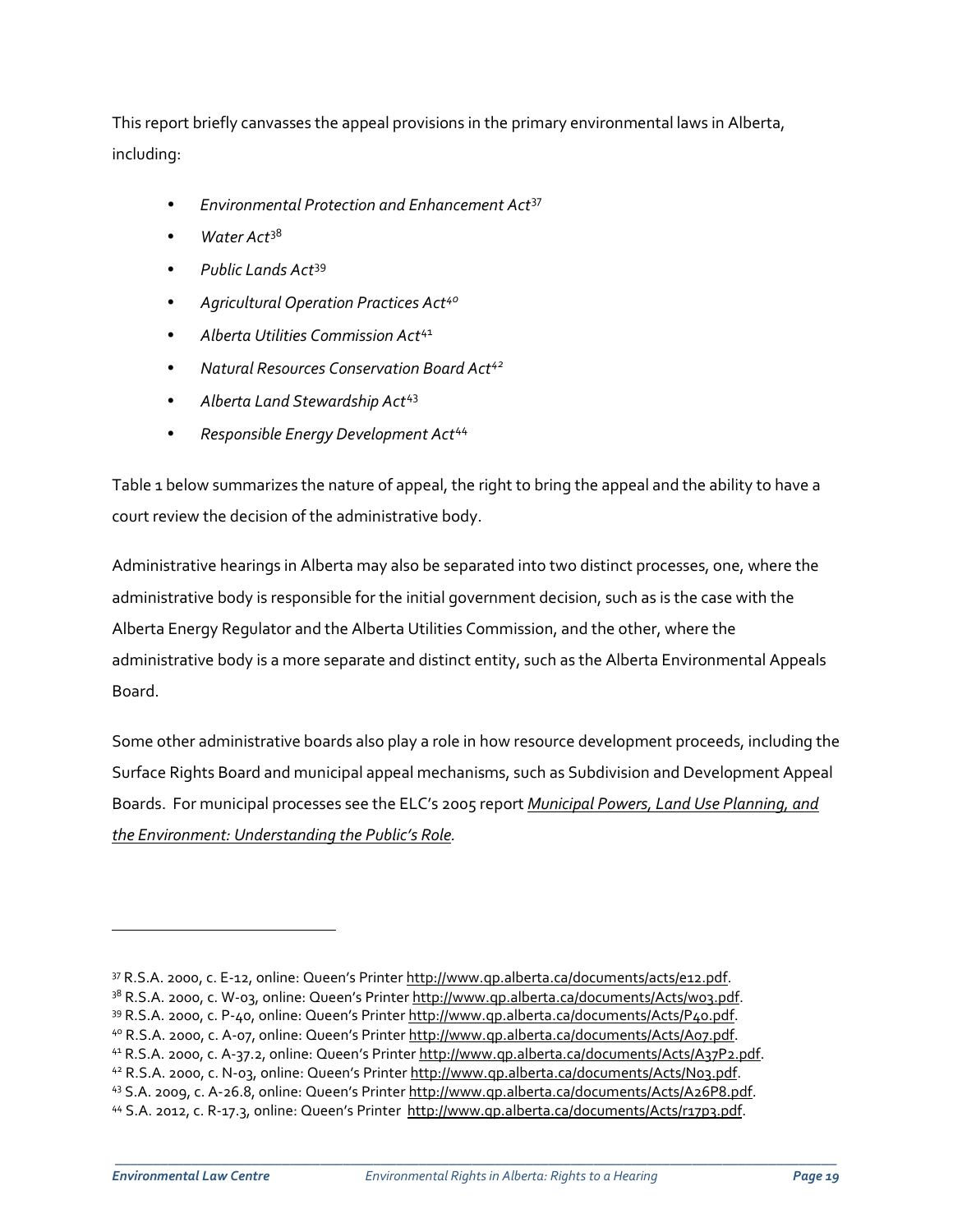| <b>Statute</b>                                                   | <b>Board, Tribunal</b>                    | When the public<br>can trigger a<br>hearing          | <b>Nature of Appeal</b>                       | Nature of decision                                                       | Right to bring an<br>appeal                                                                        | Statutory appeal to<br>court/ privative<br>clause                                                                                |
|------------------------------------------------------------------|-------------------------------------------|------------------------------------------------------|-----------------------------------------------|--------------------------------------------------------------------------|----------------------------------------------------------------------------------------------------|----------------------------------------------------------------------------------------------------------------------------------|
| Environmental<br><b>Protection</b> and<br><b>Enhancement Act</b> | Alberta<br>Environmental<br>Appeals Board | Approval<br>decisions.                               | Hearing (oral or<br>written) or<br>mediation. | Report to Minister -<br>Advisory<br>(except in limited<br>circumstances) | Directly Affected<br>(and issued a<br>statement of<br>concern) $s. 91(1)$<br>as of right.          | No appeal with<br>privative clause<br>(s.102 privative<br>clause).<br>Judicial Review<br>See also statutory<br>injunction s.225. |
| <b>Water Act</b>                                                 | Alberta<br>Environmental<br>Appeals Board | Approval and<br>Licence decisions.                   | Hearing (oral or<br>written) or<br>mediation  | Report to Minister -<br>Advisory<br>(except in limited<br>circumstances) | Directly Affected<br>(and issued a<br>statement of<br>concern) s. 115(1)<br>as of right.           | No appeal.<br>Judicial Review                                                                                                    |
| <b>Public Lands Act</b>                                          | <b>Public Lands</b><br>Appeals Board      | Disposition and<br>enforcement<br>related decisions. | Hearing (oral or<br>written) or<br>mediation  | Report to Minister -<br>Advisory                                         | Parties impacted<br>by dispositions<br>and/or orders or<br>directly and<br>adversely<br>person. 45 | No appeal with<br>privative clause<br>(s.126 of Public<br>Lands Act).<br><b>Judicial Review</b>                                  |
| Agricultural<br><b>Operations</b><br><b>Practices Act</b>        | Natural Resource<br>Conservation<br>Board | Approval<br>decisions.                               | Board review (via<br>hearing)                 | Authorizing body<br>(i.e. binding)                                       | Review may be<br>triggered by a                                                                    | Court of Appeal on<br>questions of law and<br>jurisdiction s. $27(1)^*$                                                          |

## <span id="page-19-0"></span>**Table 1: Hearings and appeals in environmental statutes in Alberta**

 $\overline{a}$ 

<sup>45</sup> See the matters that may be appealed under s.211 of the *Public Lands Administration Regulation.*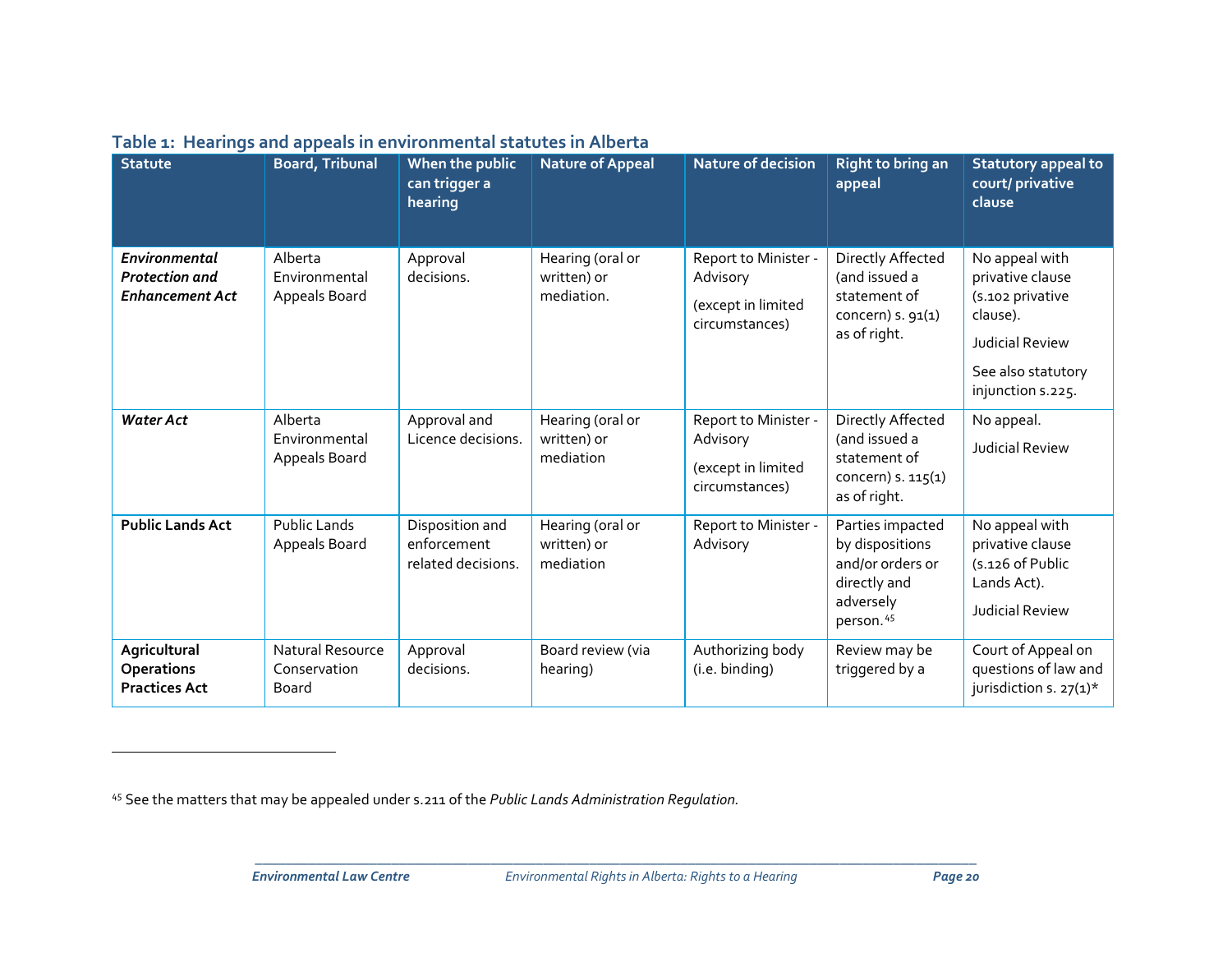<span id="page-20-0"></span>

| <b>Statute</b>                                               | <b>Board, Tribunal</b>                                                                 | When the public<br>can trigger a<br>hearing                                                                                                                      | <b>Nature of Appeal</b>                                                                                                      | Nature of decision                                                                                                                                                              | <b>Right to bring an</b><br>appeal                                                                                                                                                       | Statutory appeal to<br>court/ privative<br>clause                                                                                                                         |
|--------------------------------------------------------------|----------------------------------------------------------------------------------------|------------------------------------------------------------------------------------------------------------------------------------------------------------------|------------------------------------------------------------------------------------------------------------------------------|---------------------------------------------------------------------------------------------------------------------------------------------------------------------------------|------------------------------------------------------------------------------------------------------------------------------------------------------------------------------------------|---------------------------------------------------------------------------------------------------------------------------------------------------------------------------|
|                                                              |                                                                                        |                                                                                                                                                                  |                                                                                                                              |                                                                                                                                                                                 | "directly affected"<br>party. (s.25)                                                                                                                                                     |                                                                                                                                                                           |
| <b>Alberta Utility</b><br><b>Commission Act</b>              | Alberta Utilities<br>Commission                                                        | Decisions and<br>Orders of the<br>Commission. <sup>46</sup>                                                                                                      | <b>Board hearings</b><br>$(s.9(2))$ and reviews<br>(5.10)                                                                    | Authorizing body<br>(i.e. binding).                                                                                                                                             | Directly and<br>adversely affected<br>(upon request). 72                                                                                                                                 | Court of appeal on<br>questions of<br>jurisdiction or law*<br>s. 29, and appeal<br>administration fees                                                                    |
| <b>Natural Resources</b><br><b>Conservation Board</b><br>Act | Natural Resource<br>Conservation<br><b>Board</b>                                       | Applications re<br>"reviewable<br>projects"                                                                                                                      | Hearing (oral or<br>writing) (s.8) and<br>rehearing (s.25)                                                                   | Authorizing body<br>(i.e. binding) (with<br>Cabinet approval<br>s.g(1)(a)).                                                                                                     | Directly affected<br>who objects<br>(unless vexations<br>or of little merit)<br>$5.31*$                                                                                                  | Court of Appeal on<br>questions of law and<br>jurisdiction (s.31)                                                                                                         |
| <b>Alberta Land</b><br><b>Stewardship Act</b>                | Review for<br>compliance with<br>Regional Plan<br>through existing<br>appeal tribunals | Dependant on<br>other regulatory<br>hearing<br>processes.<br>May seek an<br>investigation<br>where decisions<br>that are not part<br>of a regulatory<br>process. | May or may not<br>include a hearing.<br>Dependant on<br>tribunal.<br>$or$<br>Investigation by<br><b>Land Use Secretariat</b> | Varies by tribunal.<br>Or investigation<br>may result in a<br>report to<br>Commissioner with<br>reference to<br>provincial<br>government<br>department or<br>local govt. (s.62) | Standing is<br>governed by<br>individual<br>tribunal's statutes<br>and regulations.<br>(5.42)<br>Anyone may bring<br>a complaint but<br>investigation is<br>discretionary.<br>$(5.62)$ . | No appeal (except<br>for compensation<br>related issues) with<br>privative clause.<br>Compensation<br>appeals to Court of<br>Appeal on questions<br>of law, fact, or both |

\_\_\_\_\_\_\_\_\_\_\_\_\_\_\_\_\_\_\_\_\_\_\_\_\_\_\_\_\_\_\_\_\_\_\_\_\_\_\_\_\_\_\_\_\_\_\_\_\_\_\_\_\_\_\_\_\_\_\_\_\_\_\_\_\_\_\_\_\_\_\_\_\_\_\_\_\_\_\_\_\_\_\_\_\_\_\_\_\_\_\_\_\_\_\_

 $\overline{a}$ 

<sup>46</sup> The Commission has various decision making roles including decisions about authorizations under the *Electric Utilities Act*, the *Gas Utilities Act*, and the *Hydro and Electric Energy Act*.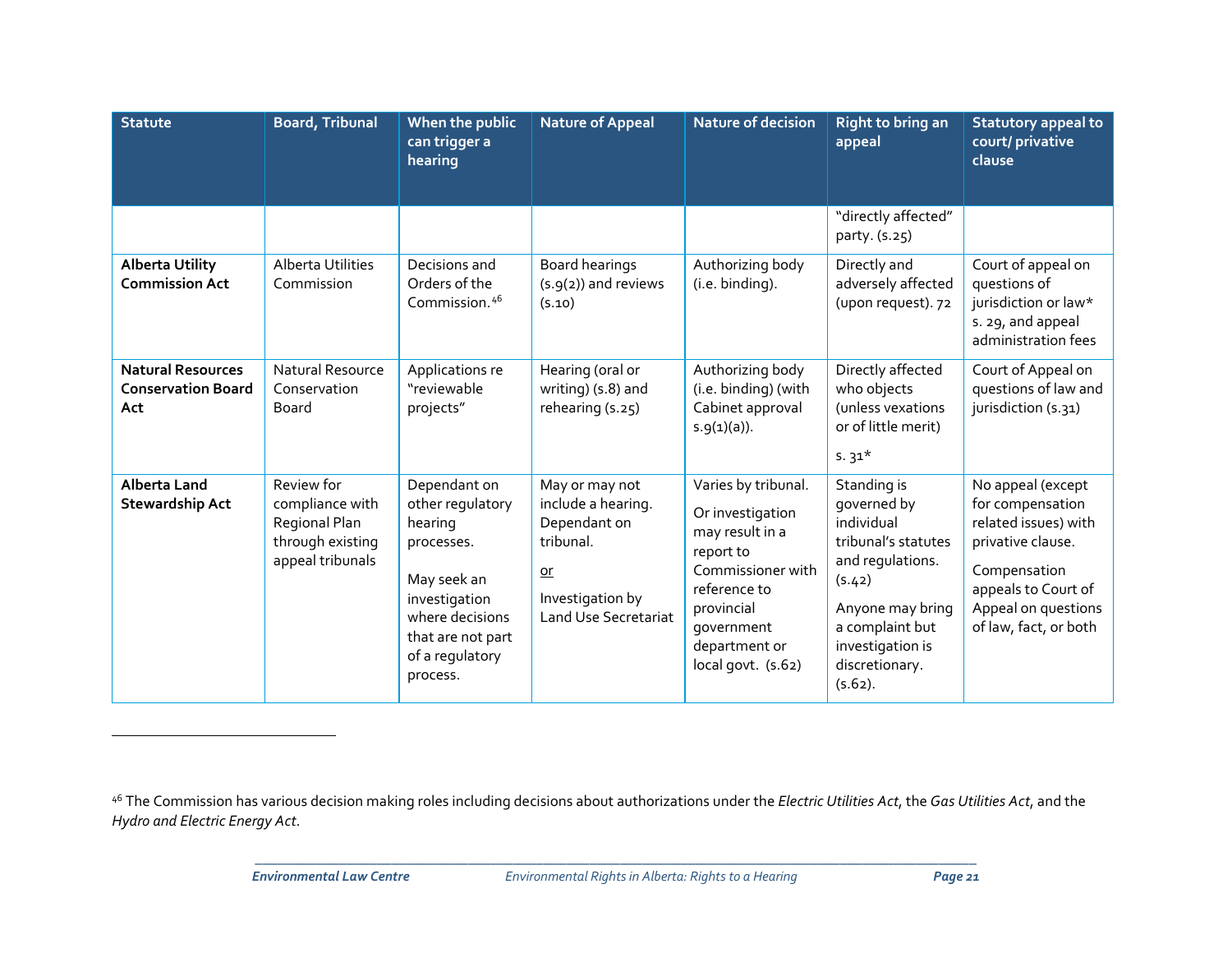<span id="page-21-0"></span>

| <b>Statute</b>                                                | <b>Board, Tribunal</b>      | When the public<br>can trigger a<br>hearing                                                                                                                                                                                                                      | <b>Nature of Appeal</b>                                                                   | Nature of decision                  | Right to bring an<br>appeal                                                                                                                                                                                   | <b>Statutory appeal to</b><br>court/ privative<br>clause    |  |
|---------------------------------------------------------------|-----------------------------|------------------------------------------------------------------------------------------------------------------------------------------------------------------------------------------------------------------------------------------------------------------|-------------------------------------------------------------------------------------------|-------------------------------------|---------------------------------------------------------------------------------------------------------------------------------------------------------------------------------------------------------------|-------------------------------------------------------------|--|
|                                                               |                             |                                                                                                                                                                                                                                                                  |                                                                                           |                                     |                                                                                                                                                                                                               |                                                             |  |
| <b>Responsible Energy</b><br><b>Development Act</b><br>(REDA) | Alberta Energy<br>Regulator | Application for<br>approval under<br>energy resource<br>activity or a<br>specified<br>enactment.<br>or<br>"appealable"<br>decisions under<br>the Water Act,<br>EPEA or the PLA<br>or where no<br>hearing took<br>place under an<br>energy resource<br>enactment. | Commissioner<br>hearings<br>(discretionary),<br>regulatory appeals<br>and reconsideration | Authorizing body<br>(i.e. binding). | Hearings and<br>Regulatory<br>Appeal-Directly<br>and adversely<br>affected party<br>Hearings are<br>discretionary<br>under REDA<br>(augmented by<br>Regulation.)<br>(Also See REDA<br>General<br>Regulation.) | Court of Appeal on<br>questions of law and<br>jurisdiction. |  |
| *Leave for Appeal Required. <sup>47</sup>                     |                             |                                                                                                                                                                                                                                                                  |                                                                                           |                                     |                                                                                                                                                                                                               |                                                             |  |

\_\_\_\_\_\_\_\_\_\_\_\_\_\_\_\_\_\_\_\_\_\_\_\_\_\_\_\_\_\_\_\_\_\_\_\_\_\_\_\_\_\_\_\_\_\_\_\_\_\_\_\_\_\_\_\_\_\_\_\_\_\_\_\_\_\_\_\_\_\_\_\_\_\_\_\_\_\_\_\_\_\_\_\_\_\_\_\_\_\_\_\_\_\_\_

 $\overline{a}$ 

<sup>47</sup> To appeal a tribunal decision to the Court of Appeal requires leave of the court. Leave is granted where a judge of the court of appeal where it fits within the statutory appeal provision (typically limited to a question of law or jurisdiction) and involves a "serious, arguable point".47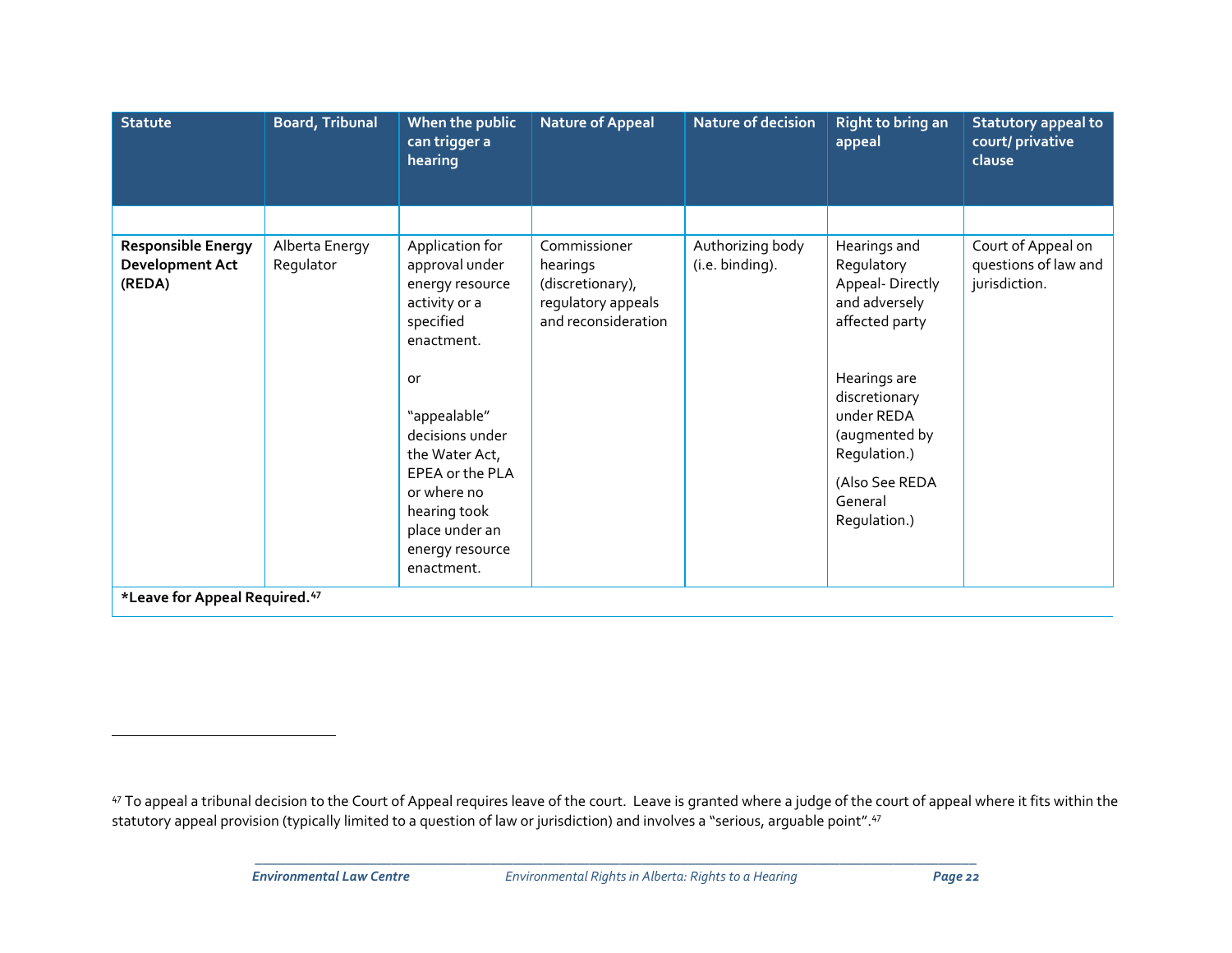## **Summary of statutory appeal mechanisms**

A summary of statutory opportunities to trigger hearings by environmental and natural resource administrative tribunals and courts is set out below.

## **(i)** *Environmental Protection and Enhancement Act*

The *Environmental Protection and Enhancement Act* ("*EPEA*") is Alberta's primary environmental legislation that deals with pollution. [48](#page-22-0) *EPEA* regulates a variety of activities which may impact the environment by requiring various authorizations, such as approvals, registrations and notification of government. The level of authorization required for prescribed activities is set out in the *Activities Designation Regulation*. [49](#page-22-1) The ability for an impacted party to trigger a hearing is primarily limited to instances where approvals are required under the Act. An appellant who is deemed to be "directly affected" and to previously have submitted a "statement of concern" with the Director may file a notice of appeal with the Alberta Environmental Appeals Board.<sup>[50](#page-22-2)</sup> The Board has some powers to make final decisions however most appeal board hearings result in a report and recommendations to the Minister.<sup>[51](#page-22-3)</sup> The Minister then has the power to confirm, reverse or vary the decision appealed and make any decision that the Director (of Alberta Environment and Parks) could have made.

In addition, under s. 225, a person who has suffered, is suffering, or is about to suffer loss or damage as a result of conduct that is contrary to the *EPEA* may apply to the Court for an injunction ordering the person engaged in the conduct to either 1) refrain from doing any act that it appears to the Court causes or will cause the loss or damage, or 2) do any act or thing that it appears to the Court prevents or will prevent the loss or damage.<sup>[52](#page-22-4)</sup>

 $\overline{a}$ 

<span id="page-22-0"></span><sup>48</sup> *Supra* note 37.

<span id="page-22-1"></span><sup>49</sup> Alta Reg. 276/2003.

<span id="page-22-4"></span><span id="page-22-3"></span><span id="page-22-2"></span><sup>50</sup> *Ibid.* s. 91(a)(i). 51 This is the case in relation to appeals of administrative penalties under the *EPEA* or the *Water Act*, confidentiality requests under the *EPEA*, or limited orders by the Minister under the *Water Act*. <sup>52</sup> *Supra* note 37 at s. 225. The value of this provision is limited by a judicial interpretation that indicates that application for an injunction must meet the onerous test establishing irreparable harm and that an injunction is in the balance of convenience. See *304373 Alberta Inc. v. Ensteel Properties Ltd*., 2002 ABQB 814. Online: Canlii [<http://canlii.ca/t/5gxd>](http://canlii.ca/t/5gxd).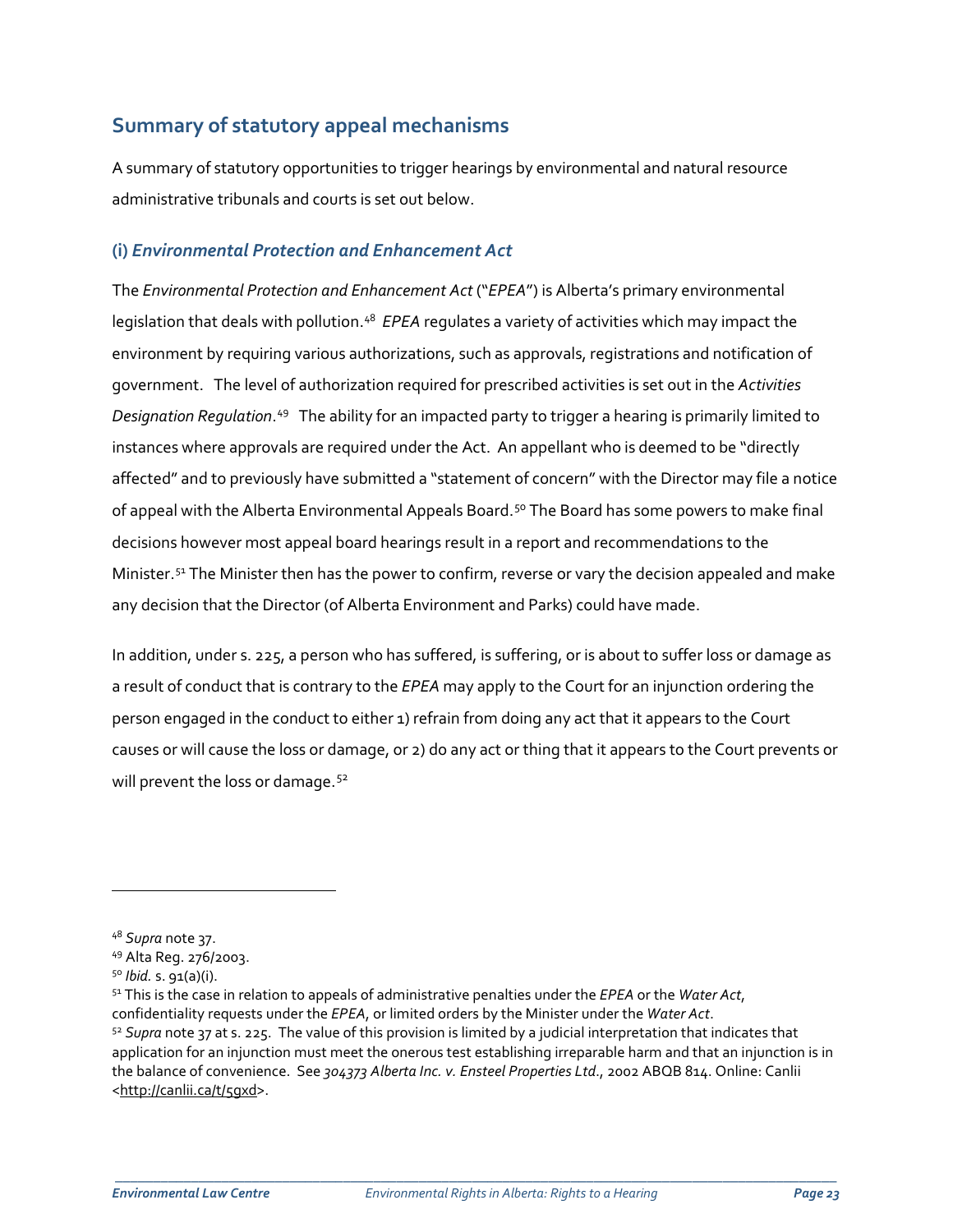Under *EPEA*, members of the public may also sue for damages where they have been personally affected. Specifically, "where a person is convicted of an offence under this Act, any person who suffers loss or damage as a result of the conduct that constituted the offence may sue for and recover from the convicted person an amount equal to the loss or damage proved to have been suffered."[53](#page-23-0) Any person who has suffered property damage or loss as a result of the commission of an offence under the *EPEA*  can apply for compensation following a conviction, at the time the offender is being sentenced. [54](#page-23-1) In this case, the court can order the offender to pay the person for the property loss they incurred.[55](#page-23-2)

### **(ii)** *Water Act*

Alberta's *Water Act* focuses on managing and protecting Alberta's water with a focus on water diversions for use (licences) and activities that impact water and water bodies (approvals). Section 115(1) of the *Water Act*, lists the circumstances where a person may submit a notice of appeal to the Environmental Appeals Board, primarily focused on when the department has granted a licence or approval under the Act. [56](#page-23-3) As with *EPEA*, the appellant must be directly affected by a director's decision or action. Notable for an access to justice perspective, approvals granted under the *Water Act*, have a very short timeline in which a notice of appeal must be filed, at 7 days.<sup>[57](#page-23-4)</sup> The Act is silent on statutory appeals to a court and any challenge of the appeal board decision or Minister's decision would have to be by way application for judicial review.<sup>58</sup>

Similar to *EPEA*'s section 225, under section 155 of the *Water Act* any person who has suffered, is suffering, or is about to suffer loss or damage as a result of conduct that violates the *Water Act* also has recourse to the Court. In this case, a person may apply to the Court for an injunction (i.e. a court order to stop someone from continuing certain behaviour).<sup>[59](#page-23-6)</sup> The Court can then issue an injunction ordering the person engaged in the conduct to either 1) stop doing any act that it appears to the Court causes or will cause the loss or damage; or 2) do any act or thing that it appears to the Court prevents or will

 $\overline{a}$ 

<span id="page-23-0"></span><sup>53</sup> *Ibid.* s. 219. 54 *Ibid.*s. 235.

<span id="page-23-1"></span>

<span id="page-23-2"></span><sup>55</sup> *Ibid.*s. 235.

<span id="page-23-3"></span><sup>56</sup> *Water Act* at s. 115(1).

<span id="page-23-4"></span><sup>57</sup> *Ibid.* at s. 109(2).

<span id="page-23-6"></span><span id="page-23-5"></span><sup>&</sup>lt;sup>58</sup> The level of deference a court would give the EAB would be analogous to situations arising under EPEA. <sup>59</sup> *Ibid.* at s.155.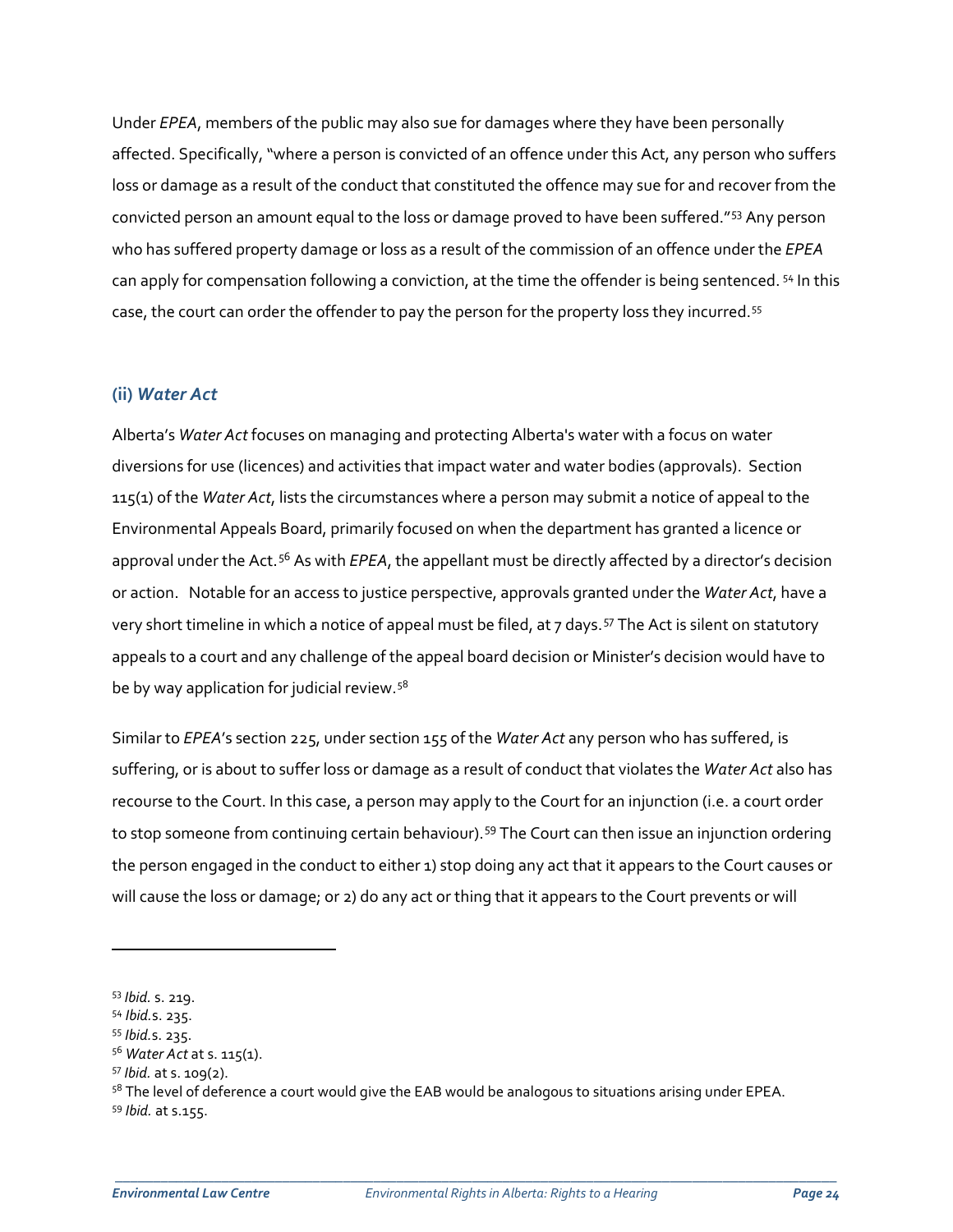prevent the loss or damage.

#### **(iii)** *Public Lands Act*

The *Public Lands Act* applies to Crown land within the province but does not include land in provincial parks, or land owned by the federal government. The Public Lands Appeal Board (PLAB) is an administrative body that hears appeals of certain decisions made under the *Public Lands Act* having to do with dispositions and other public land issues.<sup>[60](#page-24-0)</sup> Standing to appeal a decision under the Act is granted to the person "to whom the decision was given" or a person who is directly and adversely affected by the decision.<sup>[61](#page-24-1)</sup> A hearing is not-discretionary where the rules and regulations have been met and the PLAB may make a decision without a hearing if the parties agree.<sup>[62](#page-24-2)</sup> A hearing may be oral or written $63$ 

The PLAB provides recommendations to the Minister, who then has the discretion to alter the decision.[64](#page-24-4) The *Public Lands Act* has a privative clause focused at limiting judicial review on decisions made by the Minister.<sup>[65](#page-24-5)</sup>

## **(iv)** *Agricultural Operation Practices Act*

The *Agricultural Operation Practices Act* ("*AOPA*") sets out a framework for resolving conflicts between agricultural producers and the public relating to nuisance and disturbance caused by agricultural operations. Under section 25 of *AOPA* the Natural Resources Conservation Board ("NRCB") is authorized to review certain decisions, and section  $27(1)$  is the appeal provision that can allow an applicant to go before the Court of Appeal.<sup>[66](#page-24-6)</sup> Standing to trigger a review is based on being a "directly

 $\overline{a}$ 

<span id="page-24-0"></span><sup>60</sup> See *Public Lands Act, supra* note 27, at s. 120 and s.211 of the *Public Lands Administration Regulation*, Alta. Reg 187/2011. (PLAR)

<span id="page-24-1"></span><sup>61</sup> *Ibid*. at PLAR s.212.

<span id="page-24-2"></span><sup>62</sup> *Supra* note 39 at s. 122.

<span id="page-24-3"></span><sup>63</sup> *Ibid*.

<span id="page-24-4"></span><sup>64</sup> *Ibid*. at s.124.

<span id="page-24-5"></span><sup>65</sup> *Ibid.* at s. 70.3.

<span id="page-24-6"></span><sup>66</sup> *Supra* note 40 at ss. 25 and 27(1)*.*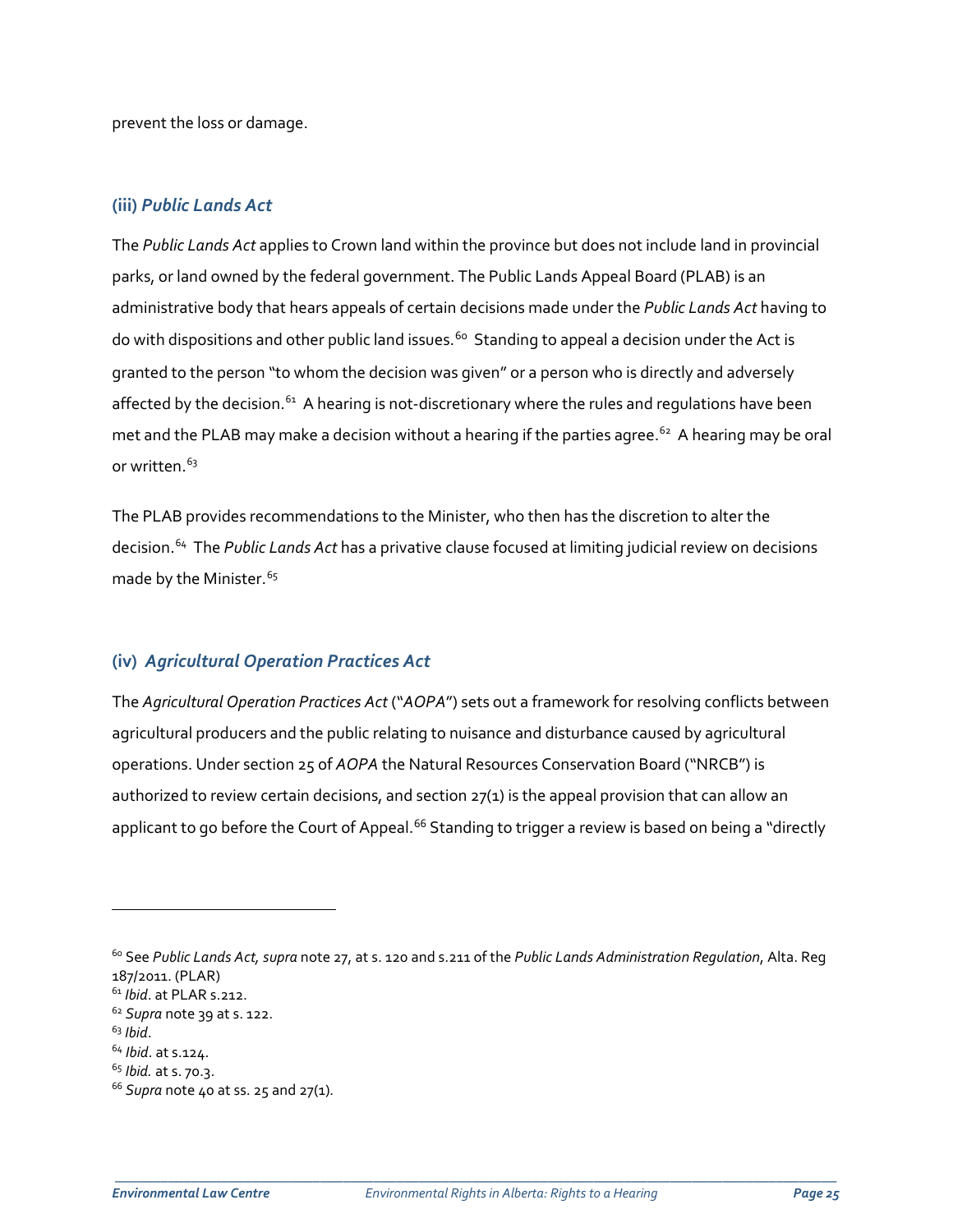affected party".<sup>[67](#page-25-0)</sup> When conducting a review, the NRCB is required to give the directly affected parties a reasonable opportunity to review information relevant to the review, and to provide their own evidence and written submissions.<sup>[68](#page-25-1)</sup> The NRCB may also arrange mediation between the applicant and the directly affected parties, as well as hold hearings.<sup>[69](#page-25-2)</sup>

Ultimately, after holding the review, the Board may grant or refuse to grant an approval, registration or authorization or an amendment of an approval, registration or authorization. The NRCB can also make any other disposition of the application that the Board considers to be appropriate.<sup>[70](#page-25-3)</sup>

Appeals to the Alberta Court of Appeal are enabled by the Act for questions of law and jurisdiction.<sup>71</sup>

### **(v)** *Alberta Utilities Commission Act*

*Alberta Utilities Commission Act* is a piece of legislation that established the Alberta Utilities Commission ("AUC"), and acts as an umbrella for many other acts and regulations. The AUC regulates the province's utilities sector, natural gas, and electricity markets. Sections 29 and 72 address the circumstances where an appeal of AUC decisions can be made. With respect to access to justice, the *Alberta Utilities Commission Act* is unique as being the only environmentally related legislation that contains a clause excluding the right to judicial review. Section 30,"Exclusion of judicial review" states that every order, ruling, or decision by the Commission cannot be questioned or reviewed by the court, including the prohibition of any order seeking an injunction, declaratory judgment, prohibition, warrant, or otherwise, to question, review, prohibit or restrain the Commission or the Chair or any of the Commission's proceedings.<sup>[72](#page-25-5)</sup> Ultimately, for legal matters related to utilities, natural gas, and electricity, this section presents a major barrier to access to justice for Albertans, as judicial review is an important feature of the legal system to keep administrative bodies accountable to private citizens.

 $\overline{a}$ 

<span id="page-25-0"></span><sup>67</sup> *Ibid*. at ss. 25 & 20.

<span id="page-25-1"></span><sup>68</sup> *Ibid*. at s. 20(4).

<span id="page-25-2"></span><sup>69</sup> *Ibid*. at s. 8(1).

<span id="page-25-3"></span><sup>70</sup> *Ibid*. at s. 25(7)(c).

<span id="page-25-4"></span>*<sup>71</sup> Ibid* at s.27*.*

<span id="page-25-5"></span><sup>72</sup> *Supra* note 41 at s. 30.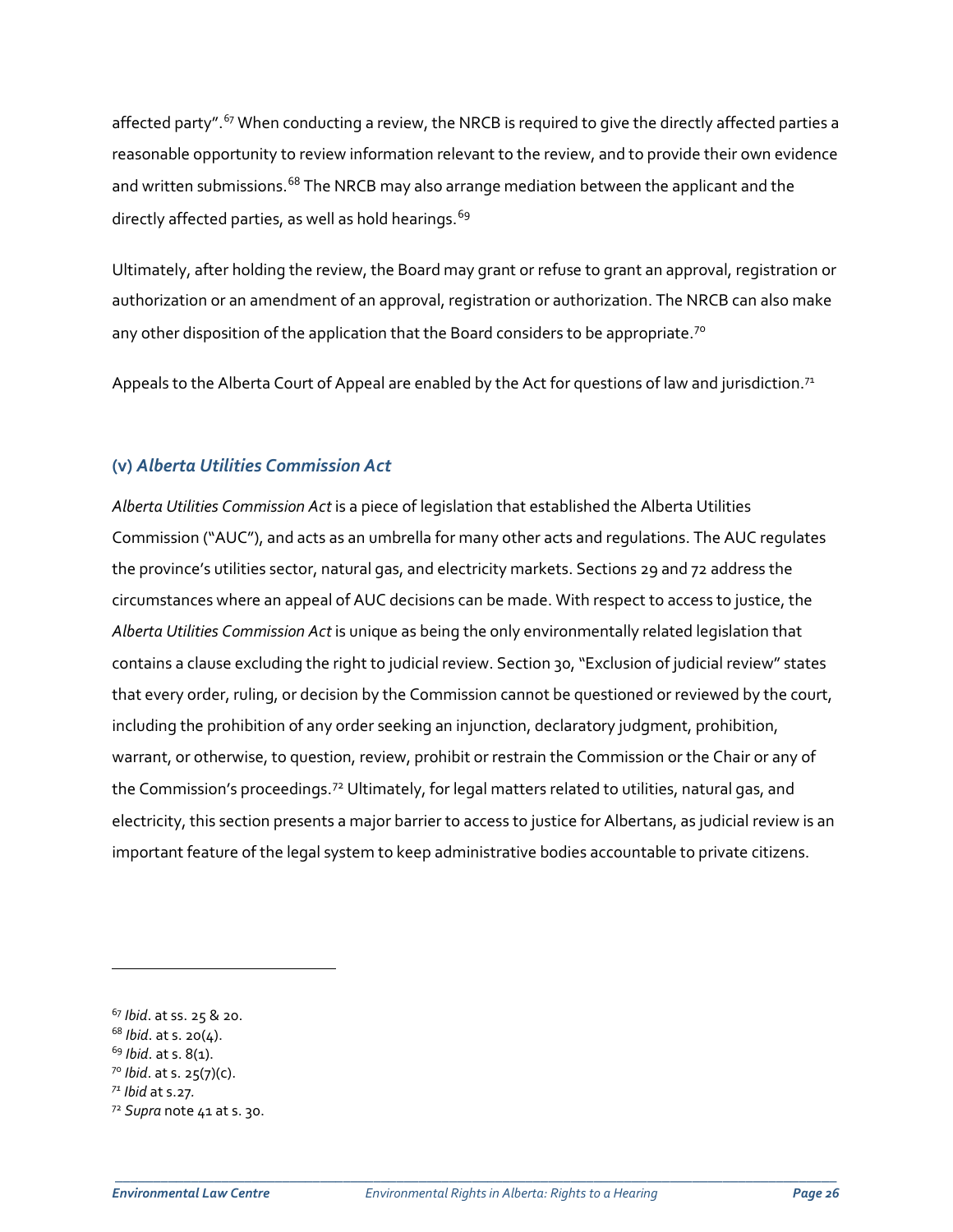## **(vi)** *Natural Resources Conservation Board Act*

The *Natural Resources Conservation Board Act* ("*NRCBA*") established the Natural Resources Conservation Board ("NRCB") that conducts reviews under the *NRCBA* and appeals under the *AOPA* (as set out above). For non-*AOPA* projects within the NRCB's jurisdiction (set out in section 4 of the Act and including forestry projects, recreational and tourism projects and water management projects among others), the NRCB is the decision-making body (with a prequalified of approvals going through Cabinet).

Hearings are required where an application is received by it and a directly affected party objects to the application.<sup>[73](#page-26-0)</sup> Board decisions can be appealed to the Court of Appeal on a "question of jurisdiction or on a question of law."[74](#page-26-1)

## **(vii)** *Alberta Land Stewardship Act*

The *Alberta Land Stewardship Act* ("*ALSA*") enables regional land-use planning in Alberta. These regional plans, once approved, are binding on everyone (and every government) within a region. Where a decision is made by government it must be made in compliance with the regional plan.

The approach taken in *ALSA* is to limit the creation of new appeal mechanisms in relation to determining compliance with regional plans. Testing compliance with regional plans relies on existing hearing mechanisms and as such has the concurrent limitations of standing and statutory appeals. Where no appeal mechanism exists there is the ability to complain to the land use secretariat.<sup>[75](#page-26-2)</sup>

In addition, *ALSA* includes a comprehensive and thorough privative clause that aims to limit a court's review of decisions and compliance with *ALSA* and the regional plan.[76](#page-26-3)

 $\overline{a}$ 

<span id="page-26-0"></span><sup>73</sup> *Supra* note 42 at s.8(3).

<span id="page-26-1"></span><sup>74</sup> *Ibid.* at s.31*.*

<span id="page-26-2"></span><sup>75</sup> *Supra* note 43 at s.62.

<span id="page-26-3"></span><sup>76</sup> *Ibid*. at s.15(3).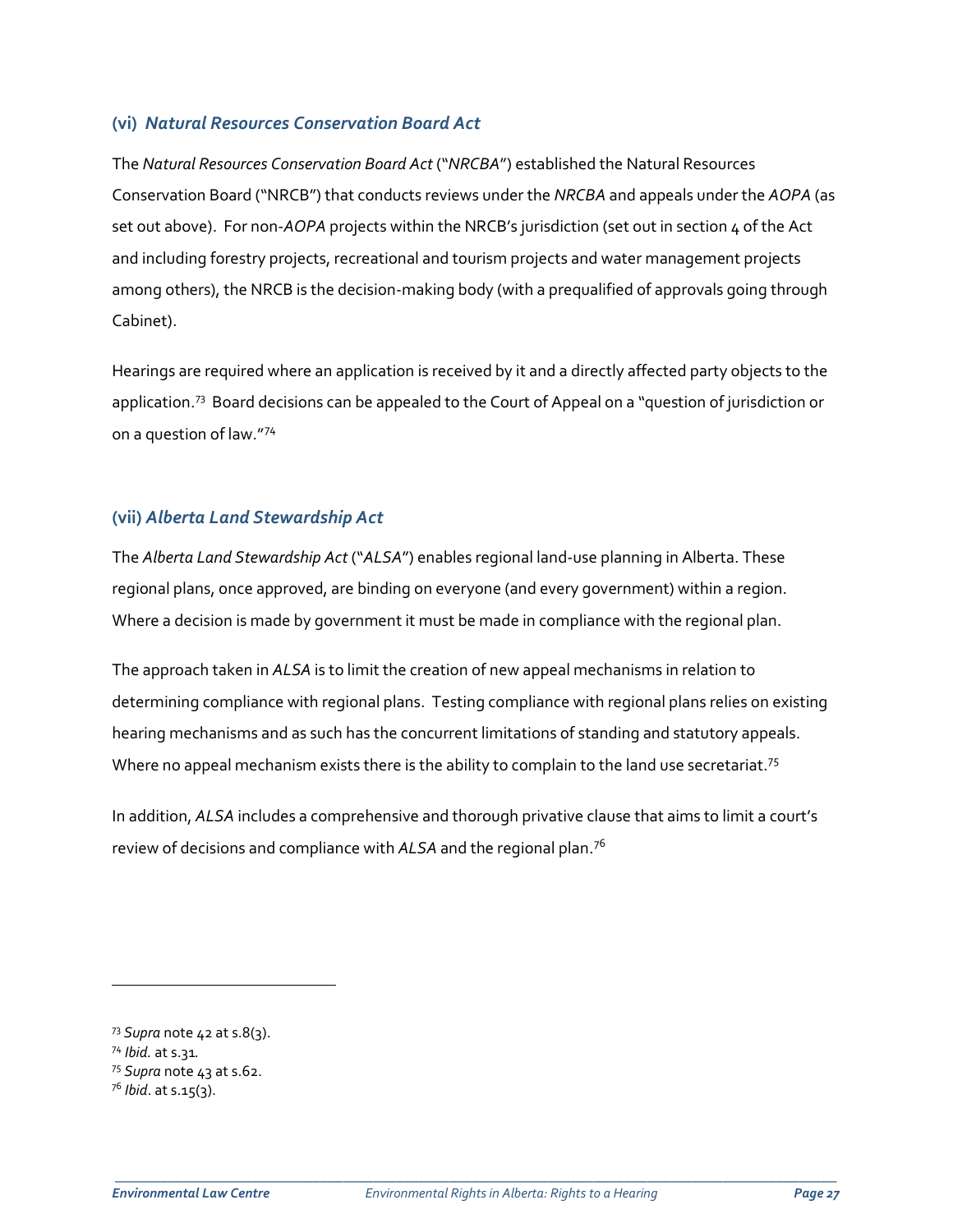A separate system of review and consideration is provided in the Act where compensation is deemed payable pursuant to the regional plan. $77$  A title holder seeking compensation may use the Land Compensation Board or elect to go directly to the Alberta Court of Queen's Bench to resolve disputes.<sup>[78](#page-27-1)</sup> Statutory appeals of Compensation Board decision can only be appealed to the Alberta Court of Appeal on questions of law or fact, or both.[79](#page-27-2) 

## **(viii)** *Responsible Energy Development Act*

The *Responsible Energy Development Act* ("*REDA*") established the Alberta Energy Regulator ("AER") as the province's single regulator of "energy resource activity" (excluding hydro), whether that is coal, gas, or oil.<sup>[80](#page-27-3)</sup> The AER is responsible for regulating energy resource developments, from initial application approval to reclamation, including enforcing environmental and water laws as they relate to permits for energy developments. For energy resource activities the AER administers the majority of the provisions under the *Public Lands Act*, *EPEA*, *Water Act*, and Part 8 of the *Mines and Minerals Act* (referred to as "specified enactments").

*REDA* sets out two types of statutory review mechanisms that may lead to hearings: energy resource applications and [regulatory appeals](https://www.aer.ca/applications-and-notices/regulatory-appeal-process).<sup>[81](#page-27-4)</sup> The statute itself indicates that hearings are discretionary, although this is altered by regulation for instances where regulatory appeals are not otherwise resolved.<sup>[82](#page-27-5)</sup> Hearings are conducted by hearing commissions.<sup>[83](#page-27-6)</sup>

Where there is an application before the Regulator, the Regulator may decide to conduct a hearing where there is a statement of concern received from a directly and adversely affected party. In

 $\overline{a}$ 

<span id="page-27-6"></span><sup>83</sup> *Ibid*. at s.12.

<span id="page-27-0"></span> $77$  *Ibid.* at ss. 19 & 19.1. It should be noted that where an application for compensation must be made within 1 year of the approval of the regional plan.

<span id="page-27-1"></span><sup>78</sup> *Ibid*. at s.41.

<span id="page-27-2"></span><sup>79</sup> *Ibid.* at s.42(2).

<span id="page-27-3"></span><sup>80</sup> *Supra* note 44 at s.1(j)

<span id="page-27-4"></span><sup>81</sup> *Ibid.* at part 2 of *REDA*.

<span id="page-27-5"></span><sup>82</sup> See the *Responsible Energy Development Act General Regulation*, Alta Reg. 90/2013 at s. 4.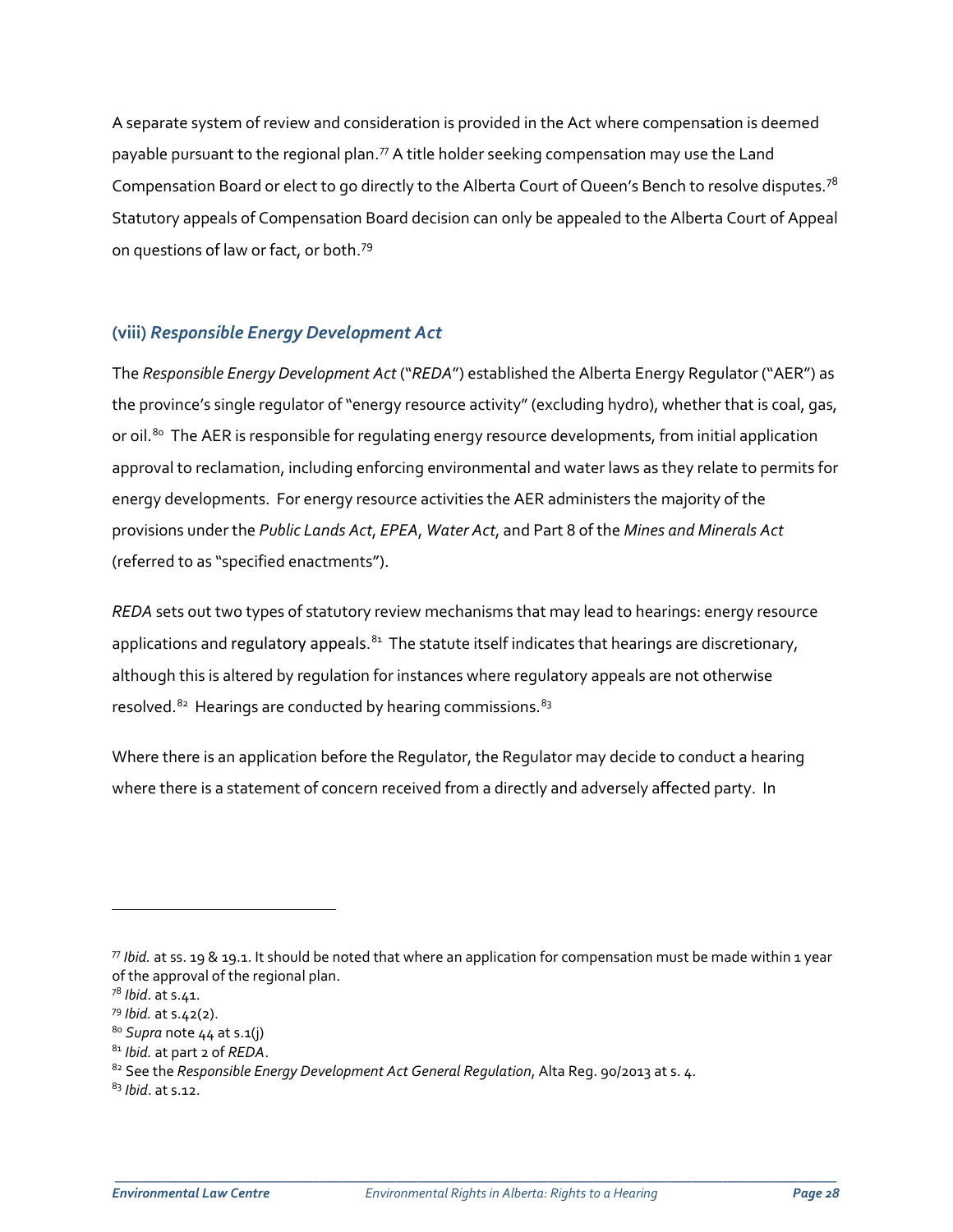addition, directly and adversely affected parties may request a regulatory appeal to be conducted by the Regulator.<sup>84</sup> A regulatory appeal may or may not lead to a hearing.<sup>[85](#page-28-1)</sup>

## **Judicial Review**

Judicial review is the way in which courts supervise the actions of government and their agencies, including anyone who exercises public authority (e.g. boards, tribunals, directors, etc.). A court will hear a judicial review application where it is satisfied that the applicant has standing.<sup>[86](#page-28-2)</sup>

A judicial review is an inherent power and function of Canadian superior courts as a mechanism to ensure that Canada's government, agencies, and other delegates do not overstep their legal authority.<sup>[87](#page-28-3)</sup> Ultimately, judicial review is done to "ensure the legality, the reasonableness and the fairness of the administrative process and its outcomes.<sup>"[88](#page-28-4)</sup> Even if it's found that a decision-maker made an error (i.e. you are legally correct), the court has the discretion to refuse or grant a remedy you seek in various circumstances. [89](#page-28-5)

Ultimately, although judicial reviews in Canada are used to resolve a large number of diverse issues, they can be categorized into two broad groups: (1) judicial review of administrative acts and (2) judicial review of the constitutionality of legislation.

Judicial review of administrative acts involves a court's review of actions or decisions made by government, its employees and agents, pursuant to an enabling statute. If a person or entity believes that a certain governmental/public authority (i.e. an administrative body, tribunal, etc.) has exercised its power in a way that was not enabled by the overarching statute or where the decision or action appears to be arbitrary, discriminatory, or otherwise unreasonable, they can file an application at the

 $\overline{\phantom{a}}$ 

<span id="page-28-0"></span><sup>84</sup> *Ibid* at ss. 36-38.

<span id="page-28-1"></span><sup>85</sup> *Ibid* at s. 40.

<span id="page-28-2"></span><sup>86</sup> *Canadian Council of Churches v. Canada (Minister of Employment and Immigration)*, [1992] 1 SCR 236, 1992 CanLII 116 (SCC).

<span id="page-28-3"></span><sup>87</sup> *Dunsmuir v. New Brunswick*, [2008] 1 SCR 190, 2008 SCC 9 (CanLII), at para 28.

<span id="page-28-4"></span><sup>88</sup> *Ibid.*

<span id="page-28-5"></span><sup>89</sup> *Supra* note 6 at pg 596.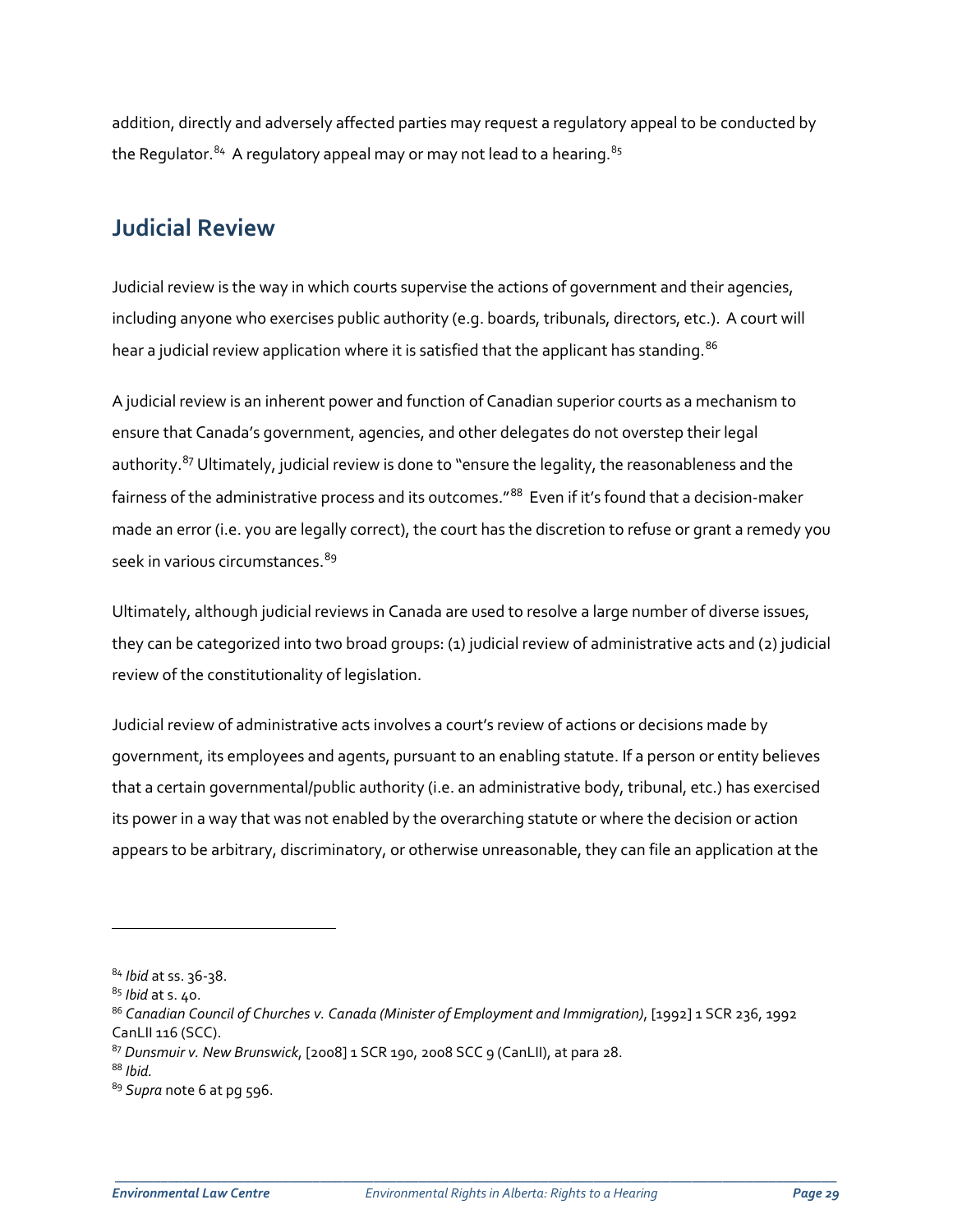Alberta Court of Queen's Bench for judicial review of that administrative decision. If the judicial review finds in favour of the applicant, the court can issue a variety of remedies, but will typically nullify that administrative decision (i.e. issue an order of certiorari) and send the matter back to the decision maker.

When a public authority (e.g. Alberta's Environmental Appeals Board) exceeds its jurisdiction, it is said to act *ultra vires* (beyond its scope of power).[90](#page-29-0) Once a decision is found to be *ultra vires*, it is declared null and void and has no legal weight or effect.<sup>[91](#page-29-1)</sup>

When a court reviews a decision, it applies a "standard of review", which will determine how much the court will defer to the decision made by the administrative decision maker. For questions of how a law is interpreted the courts will generally defer to the decision-maker less than on other questions. The determination and consequence of the "standard of review" is a complicated area of the law but it is important to note that, for environmental matters, courts have been very deferential about tribunal decisions, perhaps excessively so.<sup>[92](#page-29-2)</sup> While specialized environmental tribunals are well placed to apply facts and deserve deference in coming to substantive decisions judicial oversight remains relevant to ensure that legislative purposes and administration of our laws is reflective of legislative intent.

Judicial review may also be used to determine the constitutionality of legislation. This allows courts to ensure legislative branches of government are complying with the Canadian *Constitution* in the laws that they pass.<sup>93</sup> Both the provincial and federal governments can only pass legislation dealing with the subjects for which they are granted jurisdiction under sections 91 and 92 of the *Constitution*. While sometimes this is clear whether laws are "constitutional" it is often not, as jurisdiction in some areas, the environment being a prime example, are not set out in the *Constitution*. Laws may also be found

 $\overline{a}$ 

<span id="page-29-2"></span>

<span id="page-29-1"></span><span id="page-29-0"></span><sup>&</sup>lt;sup>90</sup> *Ibid.* at 6.<br><sup>91</sup> *Ibid.* at 7-8.<br><sup>92</sup> See for example Martin Olszynski and Meinhard Doelle, "Ontario Power Generation Inc. v Greenpeace Canada: Form over Substance Leads to a "Low Threshold" for Federal Environmental Assessment", September 22, 2015, online: ABLawg.ca [https://ablawg.ca/2015/09/22/ontario-power-generation-inc-v-greenpeace-canada-form-over](https://ablawg.ca/2015/09/22/ontario-power-generation-inc-v-greenpeace-canada-form-over-substance-leads-to-a-low-threshold-for-federal-environmental-assessment)[substance-leads-to-a-low-threshold-for-federal-environmental-assessment.](https://ablawg.ca/2015/09/22/ontario-power-generation-inc-v-greenpeace-canada-form-over-substance-leads-to-a-low-threshold-for-federal-environmental-assessment)

<span id="page-29-3"></span><sup>93</sup> *Constitution Act, 1867 (UK), 30 & 31 Vict., c. 3 (U.K.),* reprinted in RSC 1985, App. II, No. 5. online: Government of Canad[a http://laws-lois.justice.gc.ca/eng/const/FullText.html.](http://laws-lois.justice.gc.ca/eng/const/FullText.html)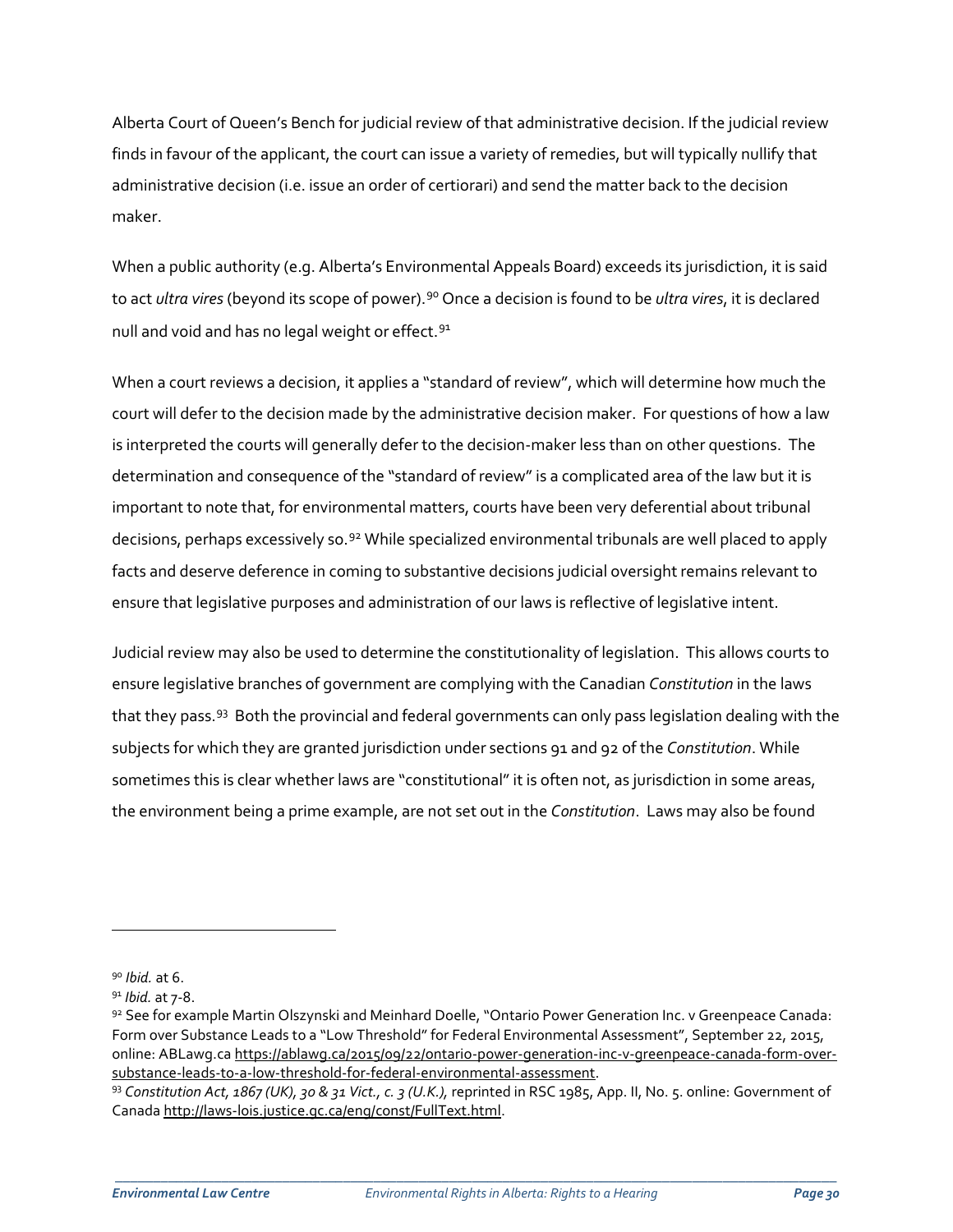unconstitutional if they violate other aspects of the *Constitution*, such as the *Canadian Charter of Rights and Freedoms*.

# **Remedies available through appeals and judicial review**

A legal 'remedy' is the means by which the violation of a statutory right is redressed or compensated (or in rare cases prevented). The remedies available to an appellant following a successful appeal, and the remedies available following a successful judicial review, are different.

Remedies on appeal to a tribunal are codified in statute, typically the statute that authorized the right of appeal itself.[94](#page-30-0) Therefore, if a remedy for appeal is not specifically listed then it is not available. For appeals before environmental tribunals in Alberta the focus is generally on altering or cancelling an authorization or advising the Minister to do the same.

A subsequent appeal to the courts on questions of law and jurisdiction will give rise to a more limited number of remedies (set out below). These remedies are typically codified (either in the enabling statute or in the Alberta *Rules of Court*). If the court finds that the tribunal was correct (or reasonable) in its interpretation of law and acted within its jurisdiction then the tribunal decision will not be changed.[95](#page-30-1)

The remedies that can be granted are typically at the discretion of the court conducting the judicial review, both under appeal and judicial review.

Remedies on a statutory appeal are typically outlined in a given statute. For example, the *Responsible Energy Development Act* states that the Court of Appeal "shall proceed to confirm, vacate or give

 $\overline{a}$ 

<span id="page-30-0"></span><sup>94</sup> *Ibid.* at 595.

<span id="page-30-1"></span><sup>95</sup> The determination of whether a decision maker, such as a tribunal, needs to be correct in their interpretation of the law, or simply reasonable in their interpretation, is referred to as the standard of review. The determination of a given standard that will be applied in given circumstances is involves a court analyzing a variety of factors. Generally, environmental tribunals are granted significant deference and the standard of review is typically that of "reasonableness".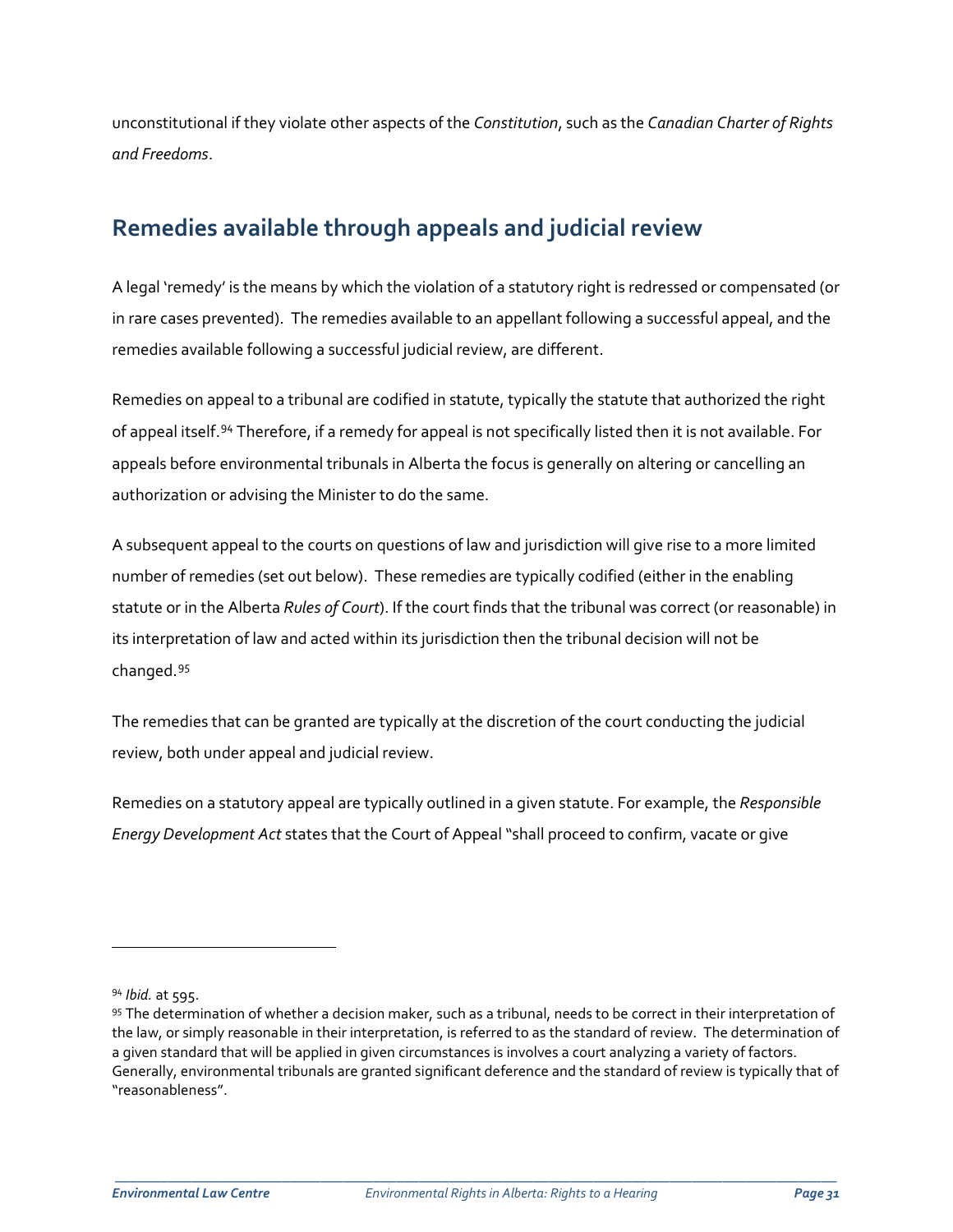direction to vary the decision that is being appealed" and the matter is sent back to the Regulator for reconsideration.[96](#page-31-0)

The remedies granted in judicial review are referred to as 'Prerogative Remedies' and are codified in the Alberta *Rules of Court*. These remedies include orders in the nature of *mandamus*, prohibition, *certiorari*, *quo warranto* or *habeus corpus*(i.e. the prerogative remedies or remedies arising from the inherent powers of the superior court), and declarations or injunctions.<sup>[97](#page-31-1)</sup> The most relevant remedies in the environmental law context are described below, including the most likely remedy of certiorari.

- **(i)** *Certiorari*: A remedy used by a superior court to quash an order or decision of a lower court (or administrative body/tribunal) when a decision made outside proper jurisdiction.<sup>[98](#page-31-2)</sup> A writ of *certiorari* is reactive because it can only be ordered after the original decision or order is made. Similarly, a preliminary decision by a board, tribunal and so forth is generally not reviewable by a court, and thus a writ of *certiorari* could not be issued -- only a final decision is reviewable and subject to this remedy.[99](#page-31-3) A writ of *certiorari* and a writ of prohibition are used exclusively to control the exercise of statutory authority, and thus are confined to public law and public bodies (e.g. judicial and administrative decisions). They play no part in private law (e.g. contractual rights). Therefore, they cannot be used to compel compliance with a private right.[100](#page-31-4)
- **(ii)** *Mandamus*: Latin for "we command,"[101](#page-31-5) is an order issued by a court to compel a public officer, lower court, decision maker, board, tribunal, etc. to perform a specific public legal duty (i.e. a duty that is expressed in statute and owed to an applicant).<sup>[102](#page-31-6)</sup> A court may first issue a writ of *certiorari* to quash a decision, and then issue a writ of *mandamus* to compel that same body to once again conduct the decision, but to do it legally. *Mandamus* is sought as a remedy because

 $\overline{\phantom{a}}$ 

<span id="page-31-0"></span><sup>96</sup> See *REDA*, *supra* note 44 at s.45(7).

<span id="page-31-1"></span><sup>97</sup> Alberta *Rules of Court,* AR 124/2010 *as amended* at s.3.15.

<span id="page-31-2"></span><sup>98</sup> *Supra* note 6 at 638.

<span id="page-31-4"></span><span id="page-31-3"></span><sup>99</sup> *Ibid* at 640. 100 *Ibid* at 640-61.

<span id="page-31-5"></span><sup>101</sup> *Supra* note 1 at 1049.

<span id="page-31-6"></span><sup>102</sup> *Supra* note 6 at 642-643.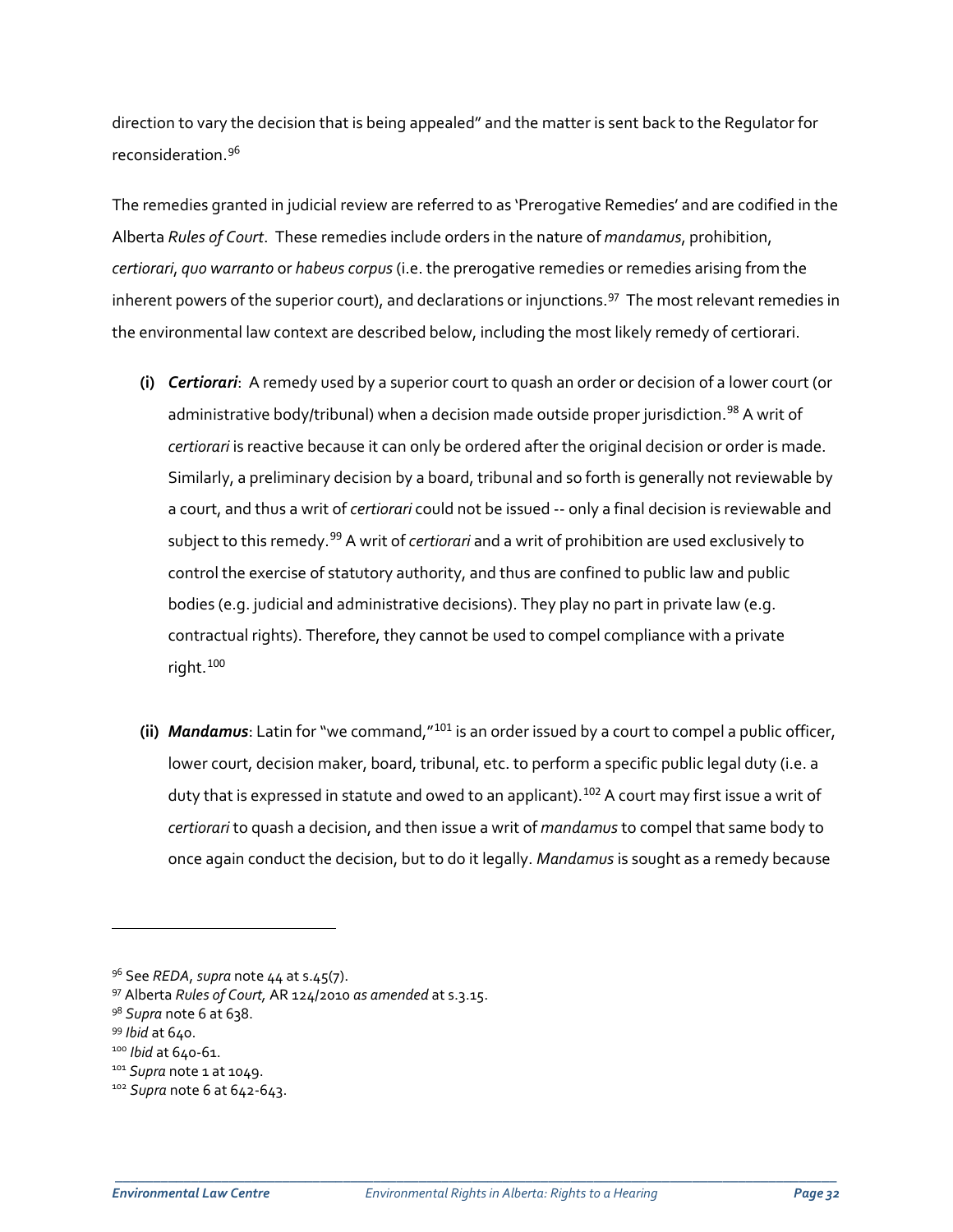the government/decision maker is refusing to do something, and failure to obey a writ of *mandamus* may result in contempt of court.[103](#page-32-0) Like with *certiorari* and prohibition, *mandamus* is a discretionary remedy.[104](#page-32-1) To get an order of *mandamus* an applicant must satisfy certain conditions. This test for *mandamus* is set out in in the 1993 Federal Court of Appeal decision *Apotex Inc. v. Canada* (*Attorney General*).[105](#page-32-2)

**(iii) Declaration**: Also known as a 'Declaratory Judgment', is a "judgment of a court of law which determines the legal position of the parties [involved in a proceeding] or the law applicable to them."<sup>[106](#page-32-3)</sup> Unlike the other remedies listed in this module, a declaration neither prohibits nor compels, and so there is "no penalty or sanction to be imposed on a [party] for failing to act on the declaration."[107](#page-32-4)

Instead, a declaration has two general purposes. First, a declaration is recognition by a court that a public body has acted beyond the scope of their empowering statutes*.* Second, it is used to declare the rights of a plaintiff within a proceeding.<sup>[108](#page-32-5)</sup> Ultimately, declarations are used as a "supervisory remedy in administrative law to challenge the legality of legislative or administrative action."<sup>[109](#page-32-6)</sup> However, on its own a declaration is not generally enough to get anything done. A person usually applies for a declaration along with an application for *certiorari*  or prohibition to bolster their case.<sup>[110](#page-32-7)</sup>

**(iv) Injunction:** An injunction can be defined as **"**a court order commanding or preventing an action."<sup>[111](#page-32-8)</sup> Injunctions are an established discretionary remedy in public law proceedings.<sup>[112](#page-32-9)</sup> In

 $\overline{\phantom{a}}$ 

<span id="page-32-0"></span><sup>103</sup> *Ibid*. at 643.

<span id="page-32-1"></span><sup>104</sup> *Ibid*. at 596.

<span id="page-32-2"></span><sup>105</sup> *Apotex Inc. v. Canada* (*Attorney General*), 1993 CanLII 3004 (F.C.A.), [1994] 1 F.C. 742 (C.A.), aff'd 1994 CanLII 47 (S.C.C.), [1994] 3 S.C.R. 1100.

<span id="page-32-4"></span><span id="page-32-3"></span><sup>106</sup> *Supra* note 6 at 755. 107 *Ibid.* at 755.

<span id="page-32-7"></span>

<span id="page-32-6"></span><span id="page-32-5"></span><sup>108</sup> *Ibid.* at 756. 109 *Ibid.* at 757. 110 *Ibid.* at 757. 111 *Supra* note 1 at 855.

<span id="page-32-9"></span><span id="page-32-8"></span><sup>112</sup> *Supra* note 6 at 728.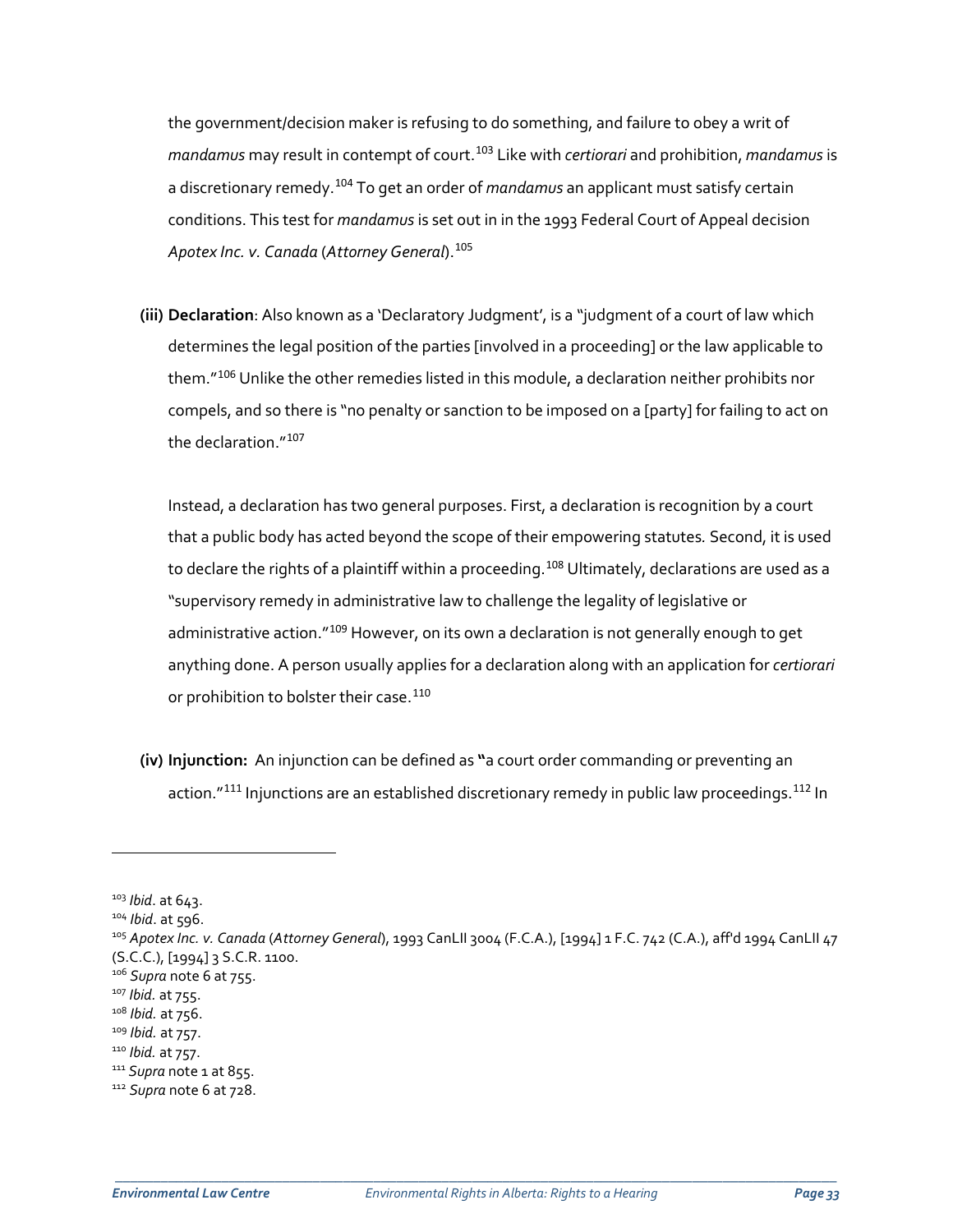public law settings injunctions have been established as a useful remedy against "*ultra vires* acts or omissions of public authorities."[113](#page-33-0) *Ultra vires* means "beyond the powers of," so an injunction is used to remedy acts or omissions of public law authorities that go beyond what they are legally permitted to do. <sup>[114](#page-33-1)</sup> For example, a person might seek an injunction to directly challenge the legality of an order or regulation issued by a public body that infringes on their rights.[115](#page-33-2)

An application for an injunction can be included in an application for judicial review as well in a combination with prerogative remedies.

**(v) Stay of Proceedings:** Also known as a 'Stay', this is the postponement or halting of a proceeding, judgement, or the like.<sup>[116](#page-33-3)</sup> It is an order made by an adjudicating body (e.g. judge, tribunal, appeals board, etc.) to suspend all or part of a judicial proceeding, or a judgement resulting from that proceeding (e.g. an environmental enforcement order), pending the outcome of further judicial review or an appeal. In the context of a stay application, an 'interim' or 'temporary' stay is granted and only exists until the original stay application is either formally granted or rejected by the court after they have considered all the submissions provided by all parties involved.

If requesting a stay in court, section 752.15(1) of Alberta's *Rules of Court* states that "[u]nless otherwise provided by statute, the court may, if in its opinion it is necessary for the purpose of preserving the position of the applicant, stay the operation of the decision sought to be set aside pending final determination of the application for judicial review."<sup>[117](#page-33-4)</sup>

However, while the granting of a stay in court is discretionary, administrative bodies like the Environmental Appeals Board ("EAB") are empowered by specific statutes and sometimes have

 $\overline{\phantom{a}}$ 

<span id="page-33-0"></span><sup>113</sup> *Ibid.* at 728.

<span id="page-33-1"></span><sup>114</sup> *Supra* note 1 at 1662.

<span id="page-33-2"></span><sup>115</sup> *Supra* note 6 at 728.

<span id="page-33-3"></span><sup>116</sup> *Supra* note 1 at 1548.

<span id="page-33-4"></span><sup>117</sup> *Supra* note 86 at s. 752.15(1).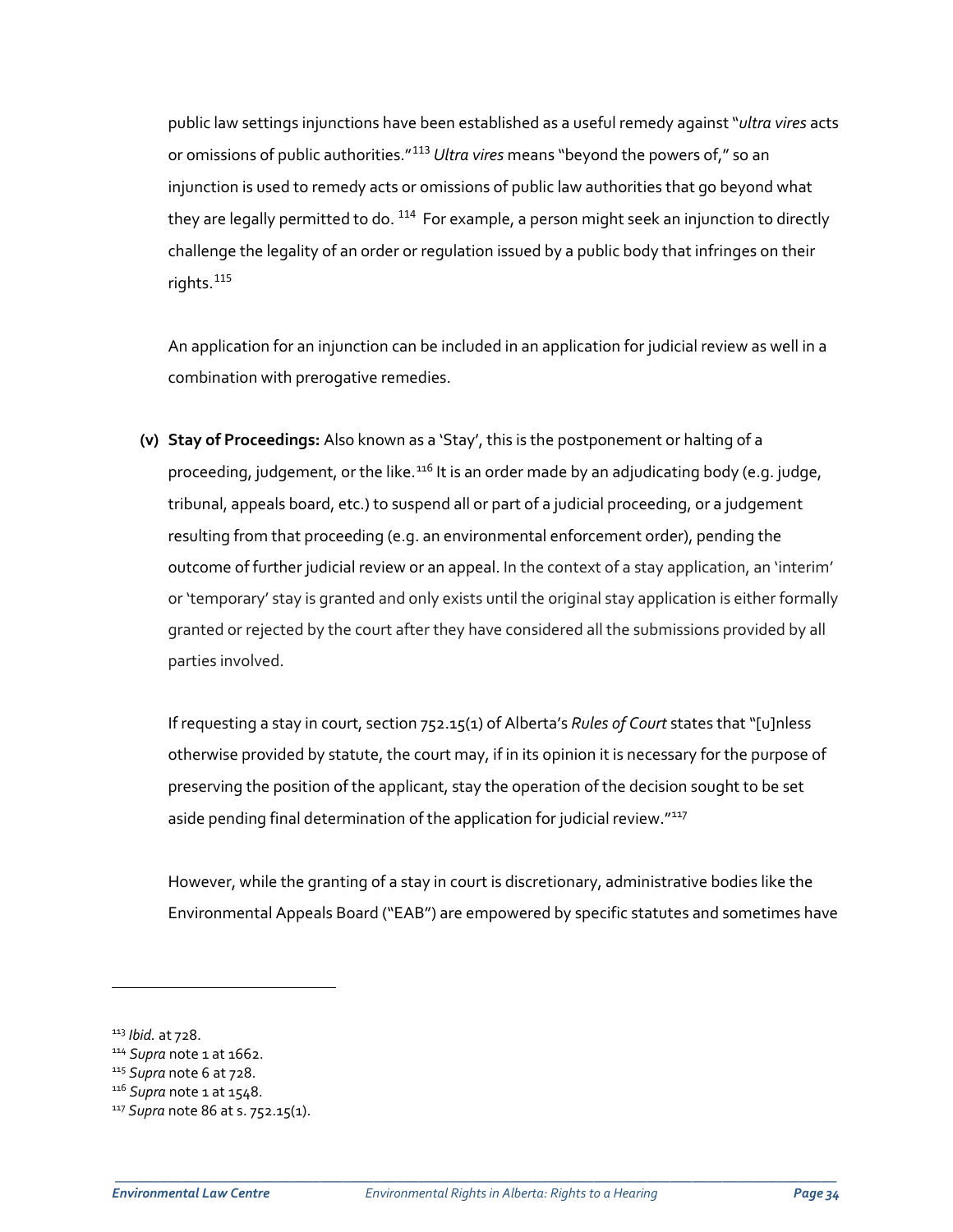differing tests for if or when a stay can be granted. Therefore, before applying for a stay it is important to know what requirements a board or tribunal may have.

**(vi) Damages and monetary awards against government:** Where governmental action (by a public authority or official) is not lawfully authorized, or has resulted in a tortious act or omission (e.g. trespass, negligence, etc.) causing loss or injury, the acting public authority/body can be found liable for damages.<sup>[118](#page-34-0)</sup> Although public authorities can be held responsible in much the same way as a private citizen or entity would be, a "public officer or authority may [also] be held liable in damages in situations where a private citizen could not" (e.g. abuse of power, violating an individual's rights and freedoms, etc.). <sup>[119](#page-34-1)</sup>

The ability to obtain damages is often limited by the statutes themselves, as they provide government officials, agents and officers with broadly framed immunity. For example, section 27 of the REDA states that:

No action or proceeding may be brought against the Regulator, a director, a hearing commissioner, an officer or an employee of the Regulator, or a person engaged by the Regulator, in respect of any act or thing done or omitted to be done in good faith under this Act or any other enactment.

Someone seeking damages against a public body needs to file a private lawsuit asserting an actionable harm. Damages are not available through judicial review.<sup>[120](#page-34-2)</sup> When pursuing a claim against a public body, regardless of what remedy (or remedies) a person or entity is seeking, if they also seek compensation in the form of damages, they must do so separately from any applications for judicial review.

 $\overline{\phantom{a}}$ 

<span id="page-34-0"></span><sup>118</sup> *Supra* note 6 at 669. 119 *Ibid.* at 669.

<span id="page-34-1"></span>

<span id="page-34-2"></span><sup>120</sup> *Canada (Attorney General) v. TeleZone Inc*., [2010] 3 SCR 585, 2010 SCC 62 (CanLII), at headnote.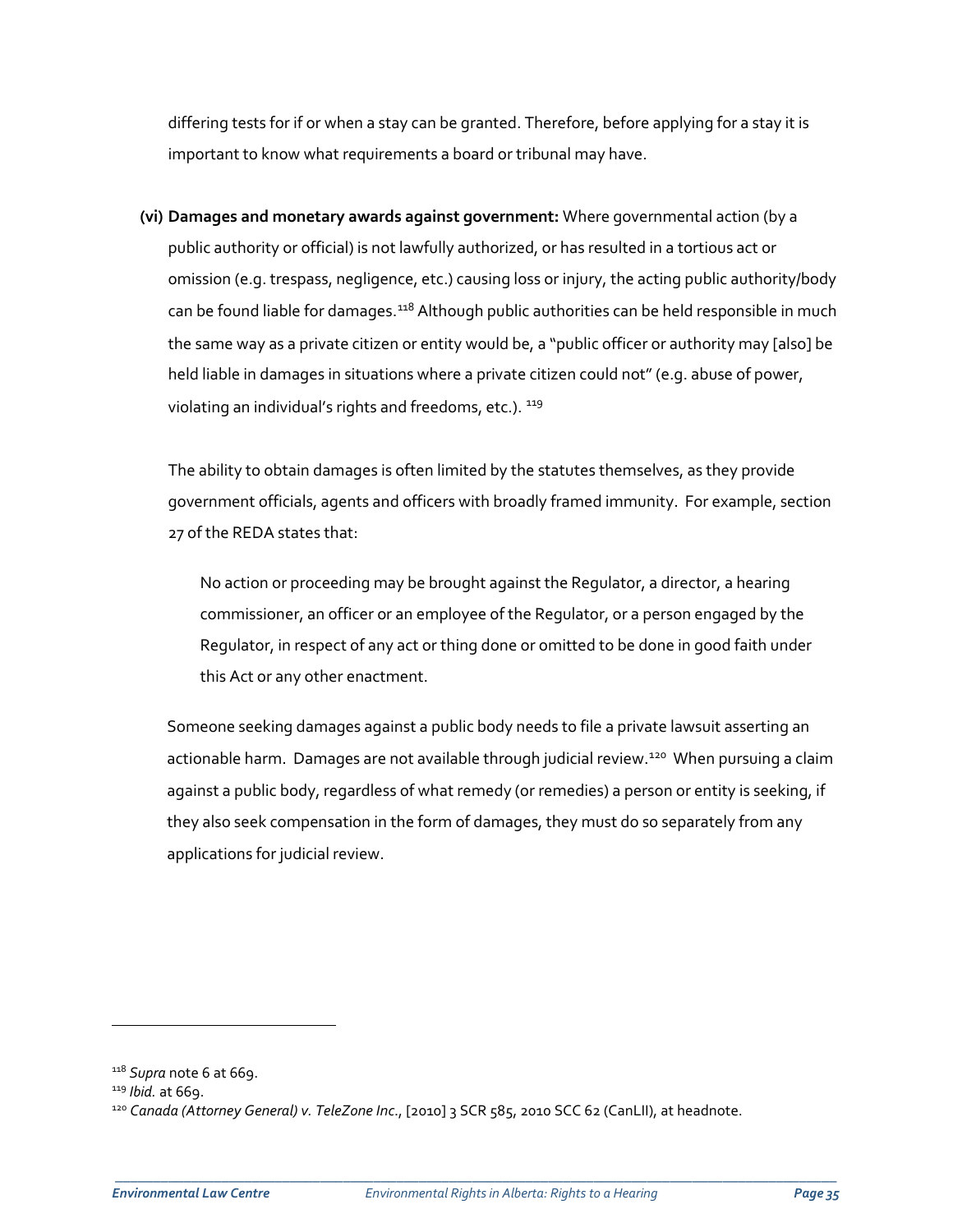## **The right to hearing (or be heard) in Alberta evaluated**

Alberta has a relatively robust system of access to justice and independent adjudicators in relation to environmental matters so long as one has standing to bring an appeal or to participate in the original authorization decision. The standing limitations for participation are significant with a tendency to only grant standing where there is an economic impact or the potential for direct impacts on human health. Where one has standing to bring an appeal, a hearing may be discretionary in some cases, whereas in others, there is a more clearly defined right to a hearing, such as with the Natural Resources Conservation Board. In addition, barriers exist to holding hearings for environmental outcomes in instances where:

- 1. Few if any parties are "directly effected" due to location and nature of the impacts, as they may occur on public land or relate to more general impacts on public resources, such as wildlife or water; and
- 2. Decisions that do not meet the "threshold" of risk to trigger a hearing resulting in the potential from harm of lesser regulated activities (e.g. registration activities under the *Environmental Protection and Enhancement Act*) or impacts resulting from cumulative effects.

In addition, while judicial review provides an option for having decisions on public land or public resources reviewed by the courts, this process is unlikely to lead to a substantive review of government decisions and alignment with legislative and policy objectives as the courts remain deferential to environmental and resource related boards and tribunals.

The ELC has highlighted some of these areas and recommended reforms in the report: *[A Road Map to](http://elc.ab.ca/wp-content/uploads/2017/09/Road-map-for-an-Environmental-Bill-of-Rights.pdf)  [Environmental Rights in Alberta: Rights for a Sustainable Future](http://elc.ab.ca/wp-content/uploads/2017/09/Road-map-for-an-Environmental-Bill-of-Rights.pdf)*.